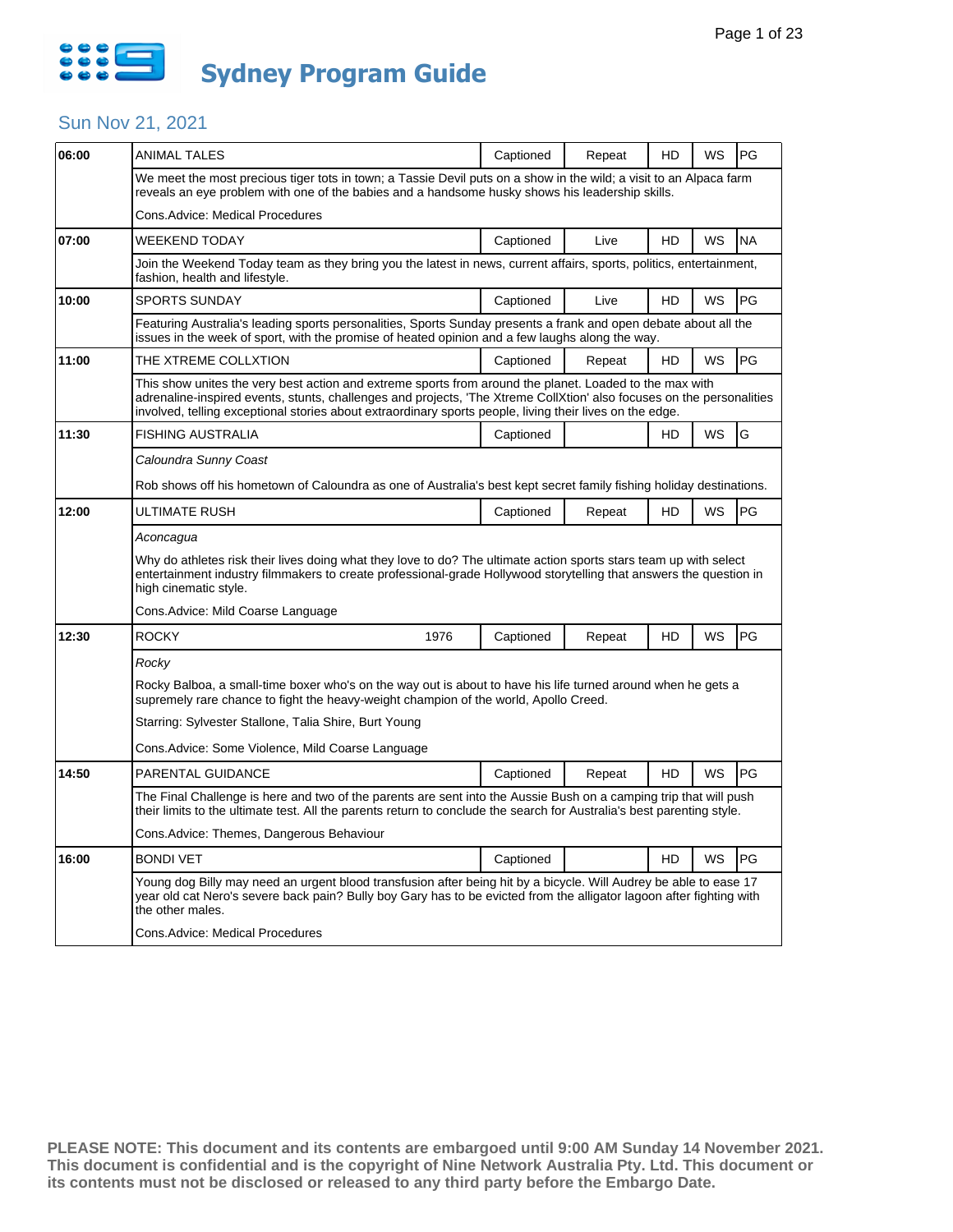

| 17:00 | ININE NEWS: FIRST AT FIVE                                                                                                    | Captioned | Live   | HD | WS | <b>INA</b> |  |  |  |
|-------|------------------------------------------------------------------------------------------------------------------------------|-----------|--------|----|----|------------|--|--|--|
|       | See it first with Nine News; join the team for all the latest in news, sport and weather.                                    |           |        |    |    |            |  |  |  |
| 17:30 | <b>RBT</b>                                                                                                                   | Captioned | Repeat | HD | WS | PG         |  |  |  |
|       | Clean & Serene                                                                                                               |           |        |    |    |            |  |  |  |
|       | Follow the police units for a unique behind-the-scenes look at RBT patrols testing for alcohol and drug affected<br>drivers. |           |        |    |    |            |  |  |  |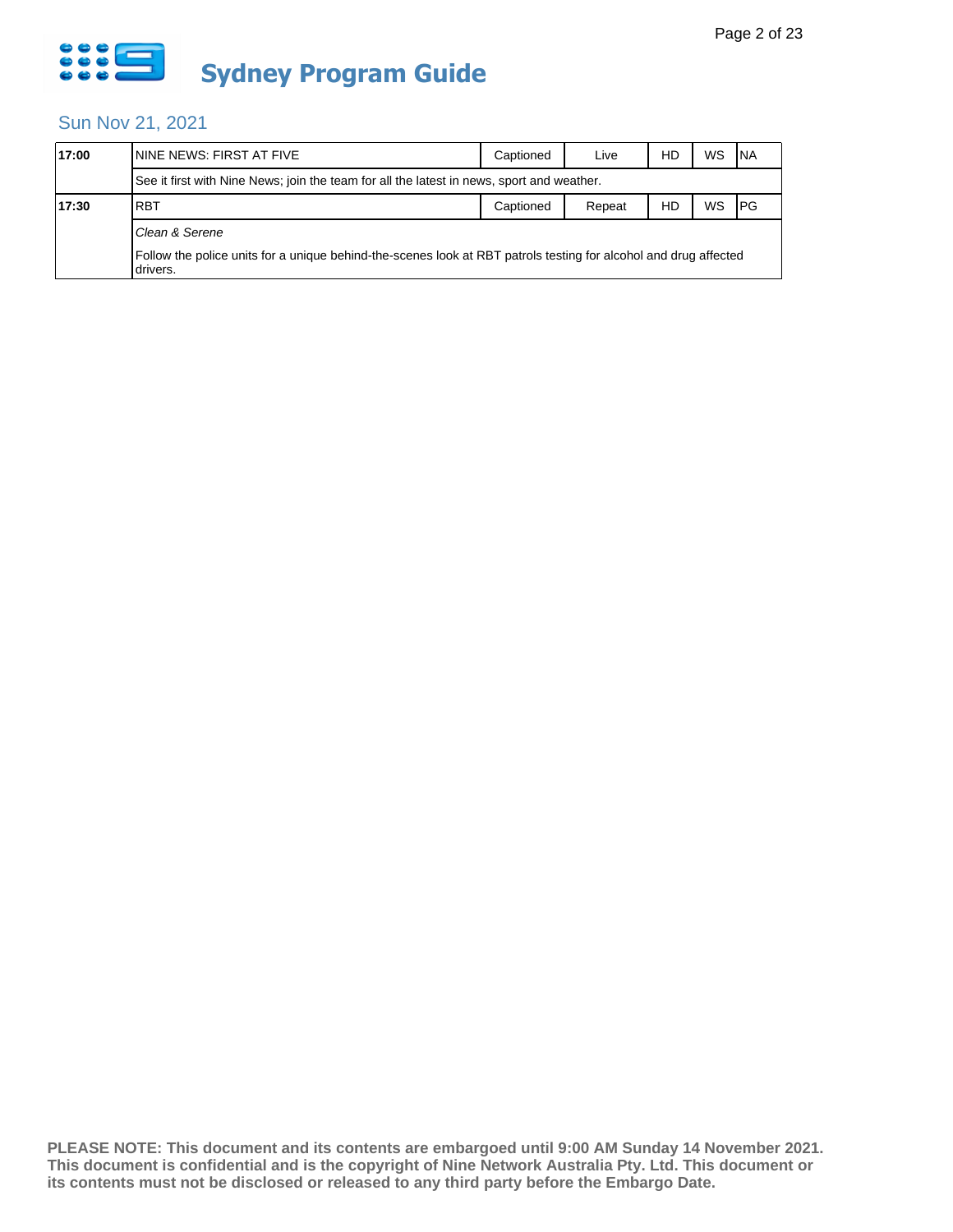

| 18:00 | <b>NINE NEWS SUNDAY</b>                                                                                                                                                                                                                                                                                                                                                          | Captioned | Live   | HD        | WS | <b>NA</b> |  |  |
|-------|----------------------------------------------------------------------------------------------------------------------------------------------------------------------------------------------------------------------------------------------------------------------------------------------------------------------------------------------------------------------------------|-----------|--------|-----------|----|-----------|--|--|
|       | Join Peter Overton and the Nine News team as they bring you the latest in news, sport and weather.                                                                                                                                                                                                                                                                               |           |        |           |    |           |  |  |
| 19:00 | LEGO MASTERS BRICKSMAS SPECIAL                                                                                                                                                                                                                                                                                                                                                   | Captioned |        | HD        | WS | PG        |  |  |
|       | Scott Cam, Sophie Monk, Brooke Boney and Michael "Wippa" Wipfli will team up with contestants from the past<br>three series in a festive celebration of the show Australia has fallen in love with. Who will take the honours with the<br>best and most magical Christmas build? Expect new builds, new twists and a whole lot of LEGO as we wish you a<br>very Merry Bricksmas! |           |        |           |    |           |  |  |
| 20:30 | 60 MINUTES                                                                                                                                                                                                                                                                                                                                                                       | Captioned |        | HD        | WS | <b>NA</b> |  |  |
|       | 60 Minutes is Australia's leading current affairs programme, with a proven record of excellence over four decades.<br>Join television's top reporters as they investigate, analyse and uncover the issues affecting all Australians.                                                                                                                                             |           |        |           |    |           |  |  |
| 21:30 | NINE NEWS LATE                                                                                                                                                                                                                                                                                                                                                                   | Captioned | Live   | HD        | WS | <b>NA</b> |  |  |
|       | Join the Nine News Late team for the very latest and for all of today's top stories from Australia and around the<br>world.                                                                                                                                                                                                                                                      |           |        |           |    |           |  |  |
| 22:00 | THE KILLING OF BREONNA TAYLOR                                                                                                                                                                                                                                                                                                                                                    |           | HD     | WS        | M  |           |  |  |
|       | The Killing of Breonna Taylor                                                                                                                                                                                                                                                                                                                                                    |           |        |           |    |           |  |  |
|       | A New York Times investigation examines what happened at 3003 Springfield Drive in Louisville, Kentucky, just<br>after midnight on March 13, 2020 when police executed a warrant that resulted in the death of Breonna Taylor.                                                                                                                                                   |           |        |           |    |           |  |  |
|       | Cons. Advice: Adult Themes, References to Violence, Some Coarse Language                                                                                                                                                                                                                                                                                                         |           |        |           |    |           |  |  |
| 23:15 | THE FIRST 48                                                                                                                                                                                                                                                                                                                                                                     | Captioned |        | HD        | WS | M         |  |  |
|       | The House on Madrona Street                                                                                                                                                                                                                                                                                                                                                      |           |        |           |    |           |  |  |
|       | In Atlanta, a young woman is found on the floor of an abandoned house, naked and strangled to death. As the<br>investigation unfolds, further horrors are revealed and Detective Scott DeMeester must act fast before his suspect<br>kills again.                                                                                                                                |           |        |           |    |           |  |  |
|       | Cons. Advice: Strong Adult Themes, References to Violence                                                                                                                                                                                                                                                                                                                        |           |        |           |    |           |  |  |
| 00:05 | COLD CASE: NEW LEADS WANTED                                                                                                                                                                                                                                                                                                                                                      | Captioned |        | HD        | WS | M         |  |  |
|       | Ernie Abbot                                                                                                                                                                                                                                                                                                                                                                      |           |        |           |    |           |  |  |
|       | Follow the cold case teams as they re-open unsolved murder cases from police archives. Evidence is reviewed, old<br>interrogations reanalysed, new witnesses interrogated and new leads are followed up. Will these new discoveries<br>help to find the killer?                                                                                                                  |           |        |           |    |           |  |  |
|       | Cons.Advice: Themes                                                                                                                                                                                                                                                                                                                                                              |           |        |           |    |           |  |  |
| 01:00 | THE XTREME COLLXTION                                                                                                                                                                                                                                                                                                                                                             | Captioned | Repeat | <b>HD</b> | WS | PG        |  |  |
|       | This show unites the very best action and extreme sports from around the planet. Loaded to the max with<br>adrenaline-inspired events, stunts, challenges and projects, 'The Xtreme CollXtion' also focuses on the personalities<br>involved, telling exceptional stories about extraordinary sports people, living their lives on the edge.                                     |           |        |           |    |           |  |  |
| 01:30 | TV SHOP - HOME SHOPPING                                                                                                                                                                                                                                                                                                                                                          |           | Repeat | HD        | WS | G         |  |  |
|       | Home shopping programme.                                                                                                                                                                                                                                                                                                                                                         |           |        |           |    |           |  |  |
| 02:00 | TV SHOP - HOME SHOPPING                                                                                                                                                                                                                                                                                                                                                          |           | Repeat | HD        | WS | G         |  |  |
|       | Home shopping programme.                                                                                                                                                                                                                                                                                                                                                         |           |        |           |    |           |  |  |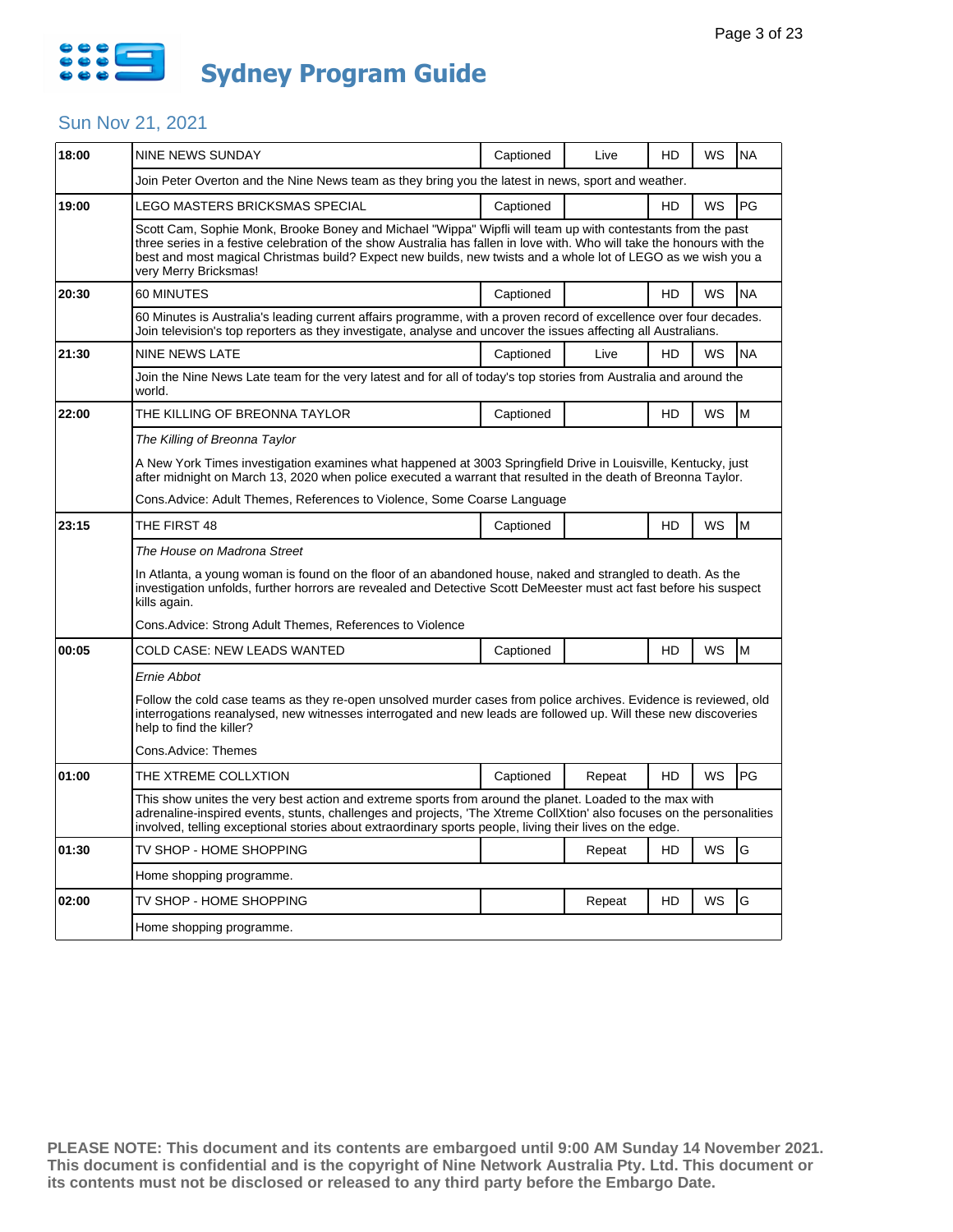

| 02:30 | TV SHOP - HOME SHOPPING                                                                                                                       |           | Repeat | HD | WS        | G         |  |
|-------|-----------------------------------------------------------------------------------------------------------------------------------------------|-----------|--------|----|-----------|-----------|--|
|       | Home shopping programme.                                                                                                                      |           |        |    |           |           |  |
| 03:00 | TV SHOP - HOME SHOPPING                                                                                                                       |           | Repeat | HD | WS        | G         |  |
|       | Home shopping programme.                                                                                                                      |           |        |    |           |           |  |
| 03:30 | TV SHOP - HOME SHOPPING                                                                                                                       |           | Repeat | HD | <b>WS</b> | ١G        |  |
|       | Home shopping programme.                                                                                                                      |           |        |    |           |           |  |
| 04:00 | TAKE TWO                                                                                                                                      |           | Repeat | HD | WS        | G         |  |
|       | Home Shopping programme.                                                                                                                      |           |        |    |           |           |  |
| 04:30 | TAKE TWO                                                                                                                                      |           | Repeat | HD | WS        | G         |  |
|       | Home Shopping programme.                                                                                                                      |           |        |    |           |           |  |
| 05:00 | NINE NEWS EARLY EDITION                                                                                                                       | Captioned | Live   | HD | WS        | <b>NA</b> |  |
|       | Join the Nine News team first thing for up to date news from Australia and around the world as well as the latest in<br>sport and weather.    |           |        |    |           |           |  |
| 05:30 | <b>TODAY</b>                                                                                                                                  | Captioned | Live   | HD | WS        | <b>NA</b> |  |
|       | Join the TODAY team as they bring you the latest in news, current affairs, sports, politics, entertainment, fashion,<br>health and lifestyle. |           |        |    |           |           |  |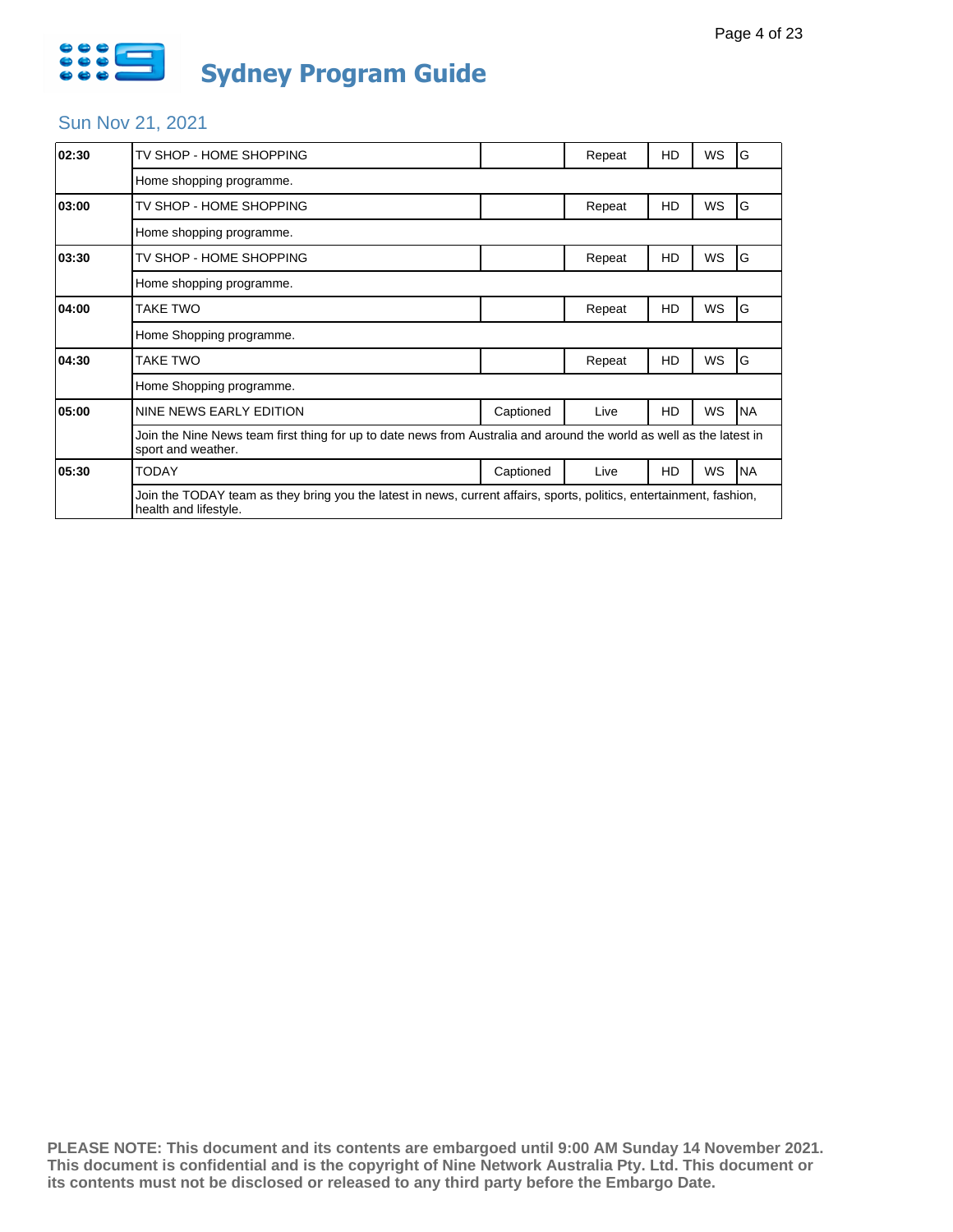

#### Mon Nov 22, 2021

| 06:00                                                                                                                                                                                                                                                                                                                                                                            | <b>TODAY</b>                                                                                                                                                                                                                                                                            | Captioned | Live   | HD        | WS        | <b>NA</b> |  |  |
|----------------------------------------------------------------------------------------------------------------------------------------------------------------------------------------------------------------------------------------------------------------------------------------------------------------------------------------------------------------------------------|-----------------------------------------------------------------------------------------------------------------------------------------------------------------------------------------------------------------------------------------------------------------------------------------|-----------|--------|-----------|-----------|-----------|--|--|
|                                                                                                                                                                                                                                                                                                                                                                                  | Join Allison Langdon, Karl Stefanovic and the TODAY team as they bring you the latest in news, current affairs,<br>sports, politics, entertainment, fashion, health and lifestyle.                                                                                                      |           |        |           |           |           |  |  |
| 09:00                                                                                                                                                                                                                                                                                                                                                                            | TODAY EXTRA                                                                                                                                                                                                                                                                             | Captioned | Live   | HD        | <b>WS</b> | PG        |  |  |
|                                                                                                                                                                                                                                                                                                                                                                                  | Join the TODAY EXTRA team for an exciting mix of topical issues, the best celebrity interviews, cooking with<br>Australia's top chefs, LIVE music performances, the latest in fashion and beauty trends.                                                                                |           |        |           |           |           |  |  |
| 11:30                                                                                                                                                                                                                                                                                                                                                                            | <b>NINE'S MORNING NEWS</b>                                                                                                                                                                                                                                                              | Captioned | Live   | <b>HD</b> | <b>WS</b> | <b>NA</b> |  |  |
|                                                                                                                                                                                                                                                                                                                                                                                  | Join Nine's Morning News with up to the minute news on local and international news including sport, finance and<br>weather.                                                                                                                                                            |           |        |           |           |           |  |  |
| 12:00                                                                                                                                                                                                                                                                                                                                                                            | LEGO MASTERS BRICKSMAS SPECIAL                                                                                                                                                                                                                                                          | Captioned | Repeat | <b>HD</b> | WS        | PG        |  |  |
| Scott Cam, Sophie Monk, Brooke Boney and Michael "Wippa" Wipfli will team up with contestants from the past<br>three series in a festive celebration of the show Australia has fallen in love with. Who will take the honours with the<br>best and most magical Christmas build? Expect new builds, new twists and a whole lot of LEGO as we wish you a<br>very Merry Bricksmas! |                                                                                                                                                                                                                                                                                         |           |        |           |           |           |  |  |
| 13:30                                                                                                                                                                                                                                                                                                                                                                            | <b>GETAWAY</b>                                                                                                                                                                                                                                                                          | Captioned | Repeat | <b>HD</b> | <b>WS</b> | PG        |  |  |
|                                                                                                                                                                                                                                                                                                                                                                                  | This week on Getaway Livinia Nixon is off on a special Christmas markets cruise through Europe. It's a wintery<br>wonderland filled with sweet treats, warming drinks, sprinkles of snow and Christmas cheer galore.                                                                    |           |        |           |           |           |  |  |
| 14:00                                                                                                                                                                                                                                                                                                                                                                            | <b>POINTLESS</b>                                                                                                                                                                                                                                                                        | Captioned |        | <b>HD</b> | WS        | <b>PG</b> |  |  |
|                                                                                                                                                                                                                                                                                                                                                                                  | Hosted by Alexander Armstrong with assistance from Richard Osman. In each episode four teams of two<br>contestants attempt to find correct but obscure answers to four rounds of general knowledge questions, with the<br>winning team eligible to compete for the show's cash jackpot. |           |        |           |           |           |  |  |
| 15:00                                                                                                                                                                                                                                                                                                                                                                            | <b>TIPPING POINT</b>                                                                                                                                                                                                                                                                    | Captioned |        | <b>HD</b> | WS        | PG        |  |  |
|                                                                                                                                                                                                                                                                                                                                                                                  | Hosted by Ben Shepherd, four players are pit against a mesmerising machine. There are mystery prizes and a jaw-<br>dropping jackpot up for grabs for any player with the skill and strategy to see off their human rivals and conquer the<br>machine.                                   |           |        |           |           |           |  |  |
| 16:00                                                                                                                                                                                                                                                                                                                                                                            | NINE'S AFTERNOON NEWS                                                                                                                                                                                                                                                                   | Captioned | Live   | <b>HD</b> | <b>WS</b> | <b>NA</b> |  |  |
|                                                                                                                                                                                                                                                                                                                                                                                  | Nine's Afternoon News, live and local from Sydney with the latest news across Australia and around the world<br>including sport, and weather.                                                                                                                                           |           |        |           |           |           |  |  |
| 17:00                                                                                                                                                                                                                                                                                                                                                                            | <b>MILLIONAIRE HOT SEAT</b>                                                                                                                                                                                                                                                             | Captioned |        | <b>HD</b> | <b>WS</b> | G         |  |  |
|                                                                                                                                                                                                                                                                                                                                                                                  | Who will survive the Millionaire Hot Seat? Six contestants go head to head to win the cash. Hosted by Eddie<br>McGuire, Millionaire Hot Seat is a game of strategy, skill and survival.                                                                                                 |           |        |           |           |           |  |  |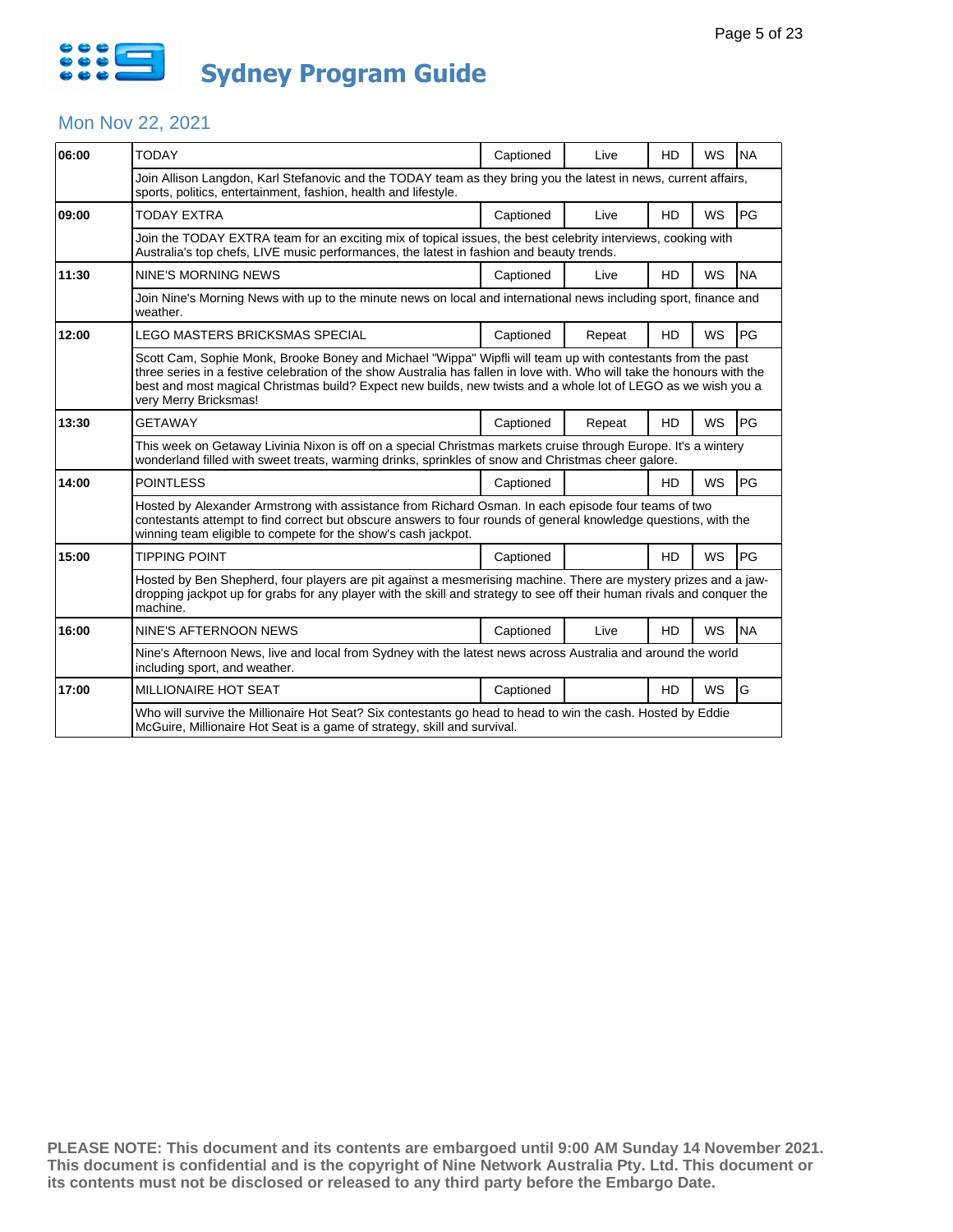

# Mon Nov 22, 2021

| 18:00 | <b>NINE NEWS</b>                                                                                                                                                                                                                                                                  | Captioned | Live   | HD | WS | <b>NA</b> |  |  |  |
|-------|-----------------------------------------------------------------------------------------------------------------------------------------------------------------------------------------------------------------------------------------------------------------------------------|-----------|--------|----|----|-----------|--|--|--|
|       | Join Nine News for the latest in news and events that affect you in your local city, as well as news from across<br>Australia and the world.                                                                                                                                      |           |        |    |    |           |  |  |  |
| 19:00 | A CURRENT AFFAIR                                                                                                                                                                                                                                                                  | Captioned | Live   | HD | WS | <b>NA</b> |  |  |  |
|       | Hosted by Tracy Grimshaw, A Current Affair covers the realms of politics, crime, human rights, science, technology,<br>celebrities and entertainment - all investigated by a dedicated team.                                                                                      |           |        |    |    |           |  |  |  |
| 19:30 | <b>SNACKMASTERS</b>                                                                                                                                                                                                                                                               | Captioned |        | HD | WS | PG        |  |  |  |
|       | Whopper                                                                                                                                                                                                                                                                           |           |        |    |    |           |  |  |  |
|       | Each episode two of the very best fine-dining chefs battle it out to make perfect replicas of hugely popular national<br>snacks. Hosted by Scott Pickett and Poh Ling Yeow, who will take home the coveted Snack Trophy and bragging<br>rights as a true Snack Master?            |           |        |    |    |           |  |  |  |
| 21:00 | LOVE ISLAND AUSTRALIA                                                                                                                                                                                                                                                             | Captioned |        | HD | WS | M         |  |  |  |
|       | Hosted by Sophie Monk, a group of sexy singles are set to entertain and provide some much needed laughs as they<br>seek true love.                                                                                                                                                |           |        |    |    |           |  |  |  |
|       | Cons.Advice: Sexual References, Some Coarse Language                                                                                                                                                                                                                              |           |        |    |    |           |  |  |  |
| 22:00 | KATH & KIM                                                                                                                                                                                                                                                                        | Captioned | Repeat | HD | WS | <b>PG</b> |  |  |  |
|       | <b>Another Announcement</b>                                                                                                                                                                                                                                                       |           |        |    |    |           |  |  |  |
|       | Kim and Brett clash over potential names for their baby. Brett refuses to go to the birth classes. Sharon applies to<br>become a Commonwealth Games volunteer. Kath and Kel buy a pet dog and name it "Epponnee-Rae". Kim is upset<br>as she was planning that name for her baby. |           |        |    |    |           |  |  |  |
|       | Starring: Gina Riley, Jane Turner, Magda Szubanski                                                                                                                                                                                                                                |           |        |    |    |           |  |  |  |
|       | Cons.Advice: Mild Coarse Language                                                                                                                                                                                                                                                 |           |        |    |    |           |  |  |  |
| 22:35 | KATH & KIM                                                                                                                                                                                                                                                                        | Captioned | Repeat | HD | WS | PG        |  |  |  |
|       | The Shower                                                                                                                                                                                                                                                                        |           |        |    |    |           |  |  |  |
|       | Kim is upset when her best friend Tina can't come to the baby shower: she says she has to stay home because of a<br>pencil in her eye. Sharon takes a shine to Kel's best friend Sandy Freckle (William McInnes) but Sandy seems more<br>interested in Kath.                      |           |        |    |    |           |  |  |  |
|       | Starring: Gina Riley, Jane Turner, Magda Szubanski                                                                                                                                                                                                                                |           |        |    |    |           |  |  |  |
|       | Cons. Advice: Mild Coarse Language                                                                                                                                                                                                                                                |           |        |    |    |           |  |  |  |
| 23:10 | <b>NINE NEWS LATE</b>                                                                                                                                                                                                                                                             | Captioned | Live   | HD | WS | <b>NA</b> |  |  |  |
|       | Join the Nine News Late team for the very latest and for all of today's top stories from Australia and around the<br>world.                                                                                                                                                       |           |        |    |    |           |  |  |  |
| 23:40 | <b>NEW AMSTERDAM</b>                                                                                                                                                                                                                                                              | Captioned | Repeat | HD | WS | M         |  |  |  |
|       | <b>Six Or Seven Minutes</b>                                                                                                                                                                                                                                                       |           |        |    |    |           |  |  |  |
|       | As Max's life hangs in the balance, the doctors and staff rally to help him and support Georgia, but when Dean<br>Fulton takes charge of the hospital, the team must fight to hold on to the legacy Max has created.                                                              |           |        |    |    |           |  |  |  |
|       | Starring: Ryan Eggold, Janet Montgomery, Freema Agyeman                                                                                                                                                                                                                           |           |        |    |    |           |  |  |  |
|       |                                                                                                                                                                                                                                                                                   |           |        |    |    |           |  |  |  |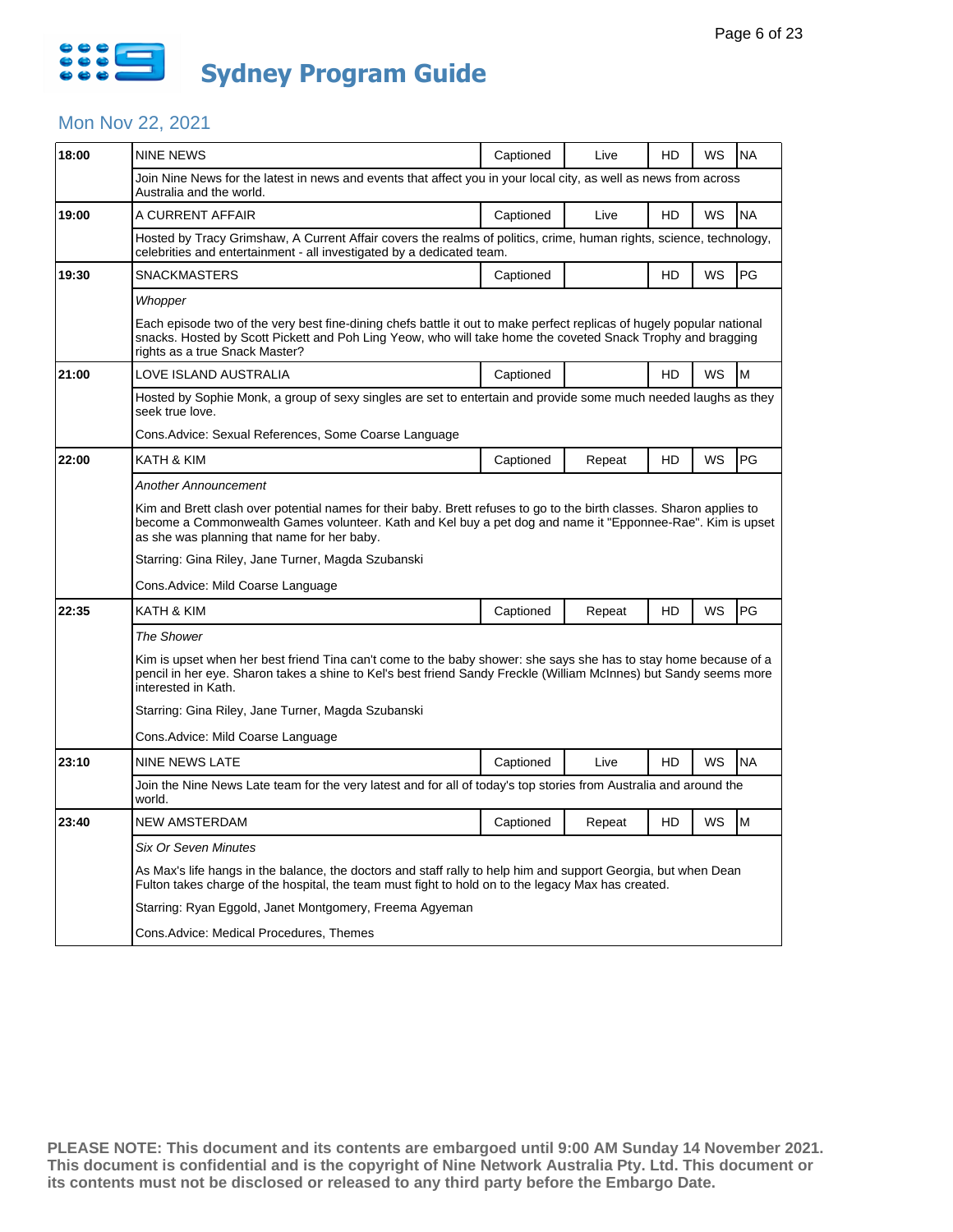

#### Mon Nov 22, 2021

| 00:35 | <b>TIPPING POINT</b>                                                                                                                                                                                                                                  | Captioned | Repeat | HD        | WS        | PG        |  |
|-------|-------------------------------------------------------------------------------------------------------------------------------------------------------------------------------------------------------------------------------------------------------|-----------|--------|-----------|-----------|-----------|--|
|       | Hosted by Ben Shepherd, four players are pit against a mesmerising machine. There are mystery prizes and a jaw-<br>dropping jackpot up for grabs for any player with the skill and strategy to see off their human rivals and conguer the<br>machine. |           |        |           |           |           |  |
| 01:30 | TV SHOP - HOME SHOPPING                                                                                                                                                                                                                               |           | Repeat | HD        | <b>WS</b> | G         |  |
|       | Home shopping programme.                                                                                                                                                                                                                              |           |        |           |           |           |  |
| 02:00 | TV SHOP - HOME SHOPPING                                                                                                                                                                                                                               |           | Repeat | HD        | <b>WS</b> | G         |  |
|       | Home shopping programme.                                                                                                                                                                                                                              |           |        |           |           |           |  |
| 02:30 | <b>GLOBAL SHOP</b>                                                                                                                                                                                                                                    |           | Repeat | HD        | <b>WS</b> | G         |  |
|       | Copper Chef Titan Pan                                                                                                                                                                                                                                 |           |        |           |           |           |  |
|       | Home shopping programme.                                                                                                                                                                                                                              |           |        |           |           |           |  |
| 03:00 | TV SHOP - HOME SHOPPING                                                                                                                                                                                                                               |           | Repeat | HD        | <b>WS</b> | G         |  |
|       | Home shopping programme.                                                                                                                                                                                                                              |           |        |           |           |           |  |
| 03:30 | TV SHOP - HOME SHOPPING                                                                                                                                                                                                                               |           | Repeat | HD        | WS        | G         |  |
|       | Home shopping programme.                                                                                                                                                                                                                              |           |        |           |           |           |  |
| 04:00 | TAKE TWO                                                                                                                                                                                                                                              |           | Repeat | HD        | <b>WS</b> | G         |  |
|       | Home Shopping programme.                                                                                                                                                                                                                              |           |        |           |           |           |  |
| 04:30 | <b>TAKE TWO</b>                                                                                                                                                                                                                                       |           | Repeat | HD        | WS        | G         |  |
|       | Home Shopping programme.                                                                                                                                                                                                                              |           |        |           |           |           |  |
| 05:00 | NINE NEWS EARLY EDITION                                                                                                                                                                                                                               | Captioned | Live   | HD        | <b>WS</b> | <b>NA</b> |  |
|       | Join the Nine News team first thing for up to date news from Australia and around the world as well as the latest in<br>sport and weather.                                                                                                            |           |        |           |           |           |  |
| 05:30 | <b>TODAY</b>                                                                                                                                                                                                                                          | Captioned | Live   | <b>HD</b> | <b>WS</b> | <b>NA</b> |  |
|       | Join the TODAY team as they bring you the latest in news, current affairs, sports, politics, entertainment, fashion,<br>health and lifestyle.                                                                                                         |           |        |           |           |           |  |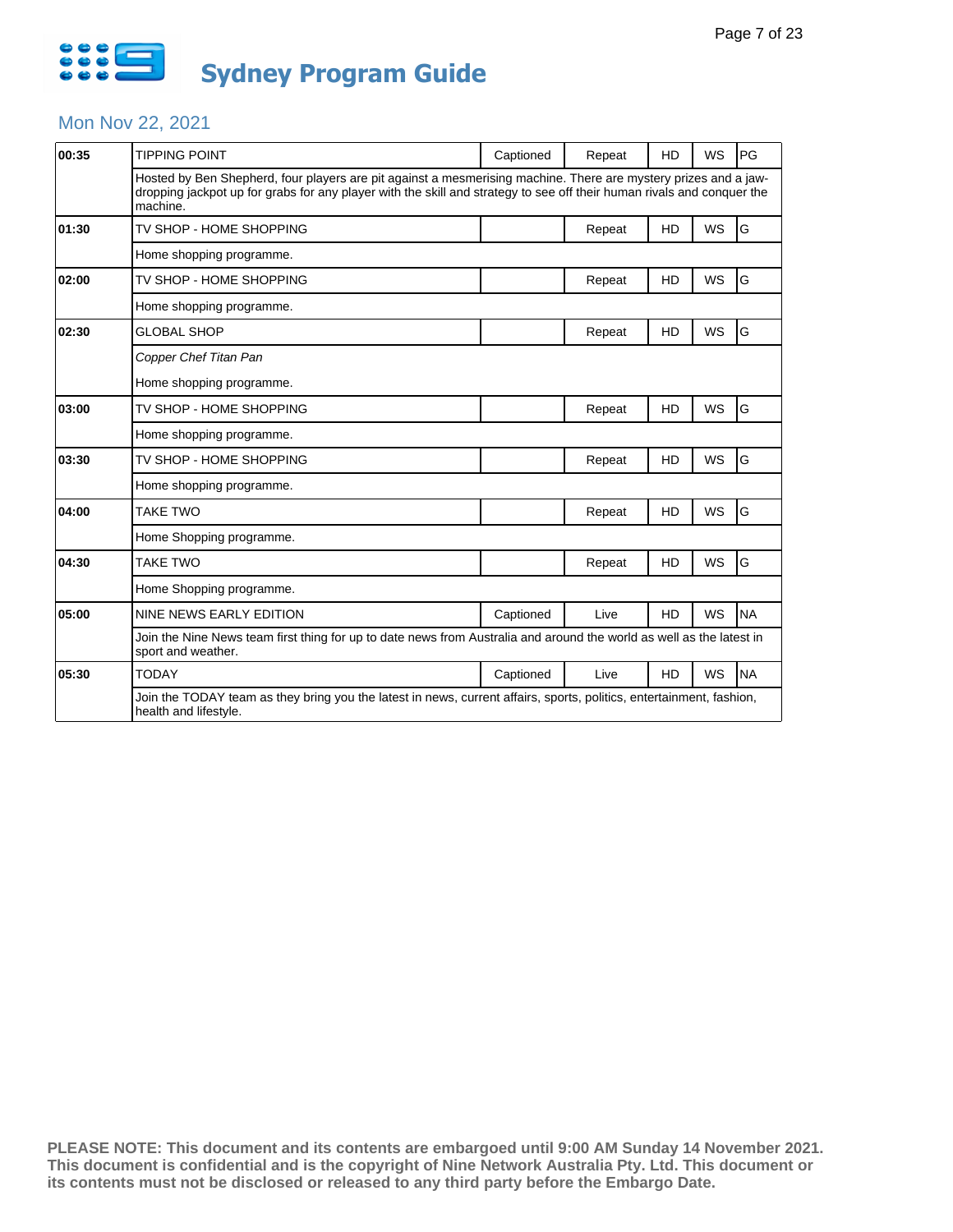

## Tue Nov 23, 2021

| 06:00 | <b>TODAY</b>                                                                                                                                                                                                                                                                            | Captioned | Live   | HD        | WS        | <b>NA</b> |  |  |
|-------|-----------------------------------------------------------------------------------------------------------------------------------------------------------------------------------------------------------------------------------------------------------------------------------------|-----------|--------|-----------|-----------|-----------|--|--|
|       | Join Allison Langdon, Karl Stefanovic and the TODAY team as they bring you the latest in news, current affairs,<br>sports, politics, entertainment, fashion, health and lifestyle.                                                                                                      |           |        |           |           |           |  |  |
| 09:00 | TODAY EXTRA                                                                                                                                                                                                                                                                             | Captioned | Live   | <b>HD</b> | <b>WS</b> | PG        |  |  |
|       | Join the TODAY EXTRA team for an exciting mix of topical issues, the best celebrity interviews, cooking with<br>Australia's top chefs, LIVE music performances, the latest in fashion and beauty trends.                                                                                |           |        |           |           |           |  |  |
| 11:30 | NINE'S MORNING NEWS                                                                                                                                                                                                                                                                     | Captioned | Live   | HD        | <b>WS</b> | <b>NA</b> |  |  |
|       | Join Nine's Morning News with up to the minute news on local and international news including sport, finance and<br>weather.                                                                                                                                                            |           |        |           |           |           |  |  |
| 12:00 | <b>TBA</b>                                                                                                                                                                                                                                                                              | Captioned |        | HD        | WS        | G         |  |  |
|       | Information To Follow.                                                                                                                                                                                                                                                                  |           |        |           |           |           |  |  |
| 13:30 | <b>GOOD FOOD KITCHEN</b>                                                                                                                                                                                                                                                                | Captioned | Repeat | <b>HD</b> | <b>WS</b> | G         |  |  |
|       | Danielle shows us how to elevate the humble broccoli with her broccoli and cheddar tart. Good Food photographer<br>Will Meppem, and Good Food stylist Hannah Meppem share their top tips for making food look spectacular both on<br>the plate and on the screen.                       |           |        |           |           |           |  |  |
| 14:00 | <b>POINTLESS</b>                                                                                                                                                                                                                                                                        | Captioned |        | <b>HD</b> | <b>WS</b> | PG        |  |  |
|       | Hosted by Alexander Armstrong with assistance from Richard Osman. In each episode four teams of two<br>contestants attempt to find correct but obscure answers to four rounds of general knowledge questions, with the<br>winning team eligible to compete for the show's cash jackpot. |           |        |           |           |           |  |  |
| 15:00 | <b>TIPPING POINT</b>                                                                                                                                                                                                                                                                    | Captioned |        | <b>HD</b> | WS        | <b>PG</b> |  |  |
|       | Hosted by Ben Shepherd, four players are pit against a mesmerising machine. There are mystery prizes and a jaw-<br>dropping jackpot up for grabs for any player with the skill and strategy to see off their human rivals and conquer the<br>machine.                                   |           |        |           |           |           |  |  |
| 16:00 | NINE'S AFTERNOON NEWS                                                                                                                                                                                                                                                                   | Captioned | Live   | <b>HD</b> | <b>WS</b> | <b>NA</b> |  |  |
|       | Nine's Afternoon News, live and local from Sydney with the latest news across Australia and around the world<br>including sport, and weather.                                                                                                                                           |           |        |           |           |           |  |  |
| 17:00 | MILLIONAIRE HOT SEAT                                                                                                                                                                                                                                                                    | Captioned |        | <b>HD</b> | WS        | G         |  |  |
|       | Who will survive the Millionaire Hot Seat? Six contestants go head to head to win the cash. Hosted by Eddie<br>McGuire, Millionaire Hot Seat is a game of strategy, skill and survival.                                                                                                 |           |        |           |           |           |  |  |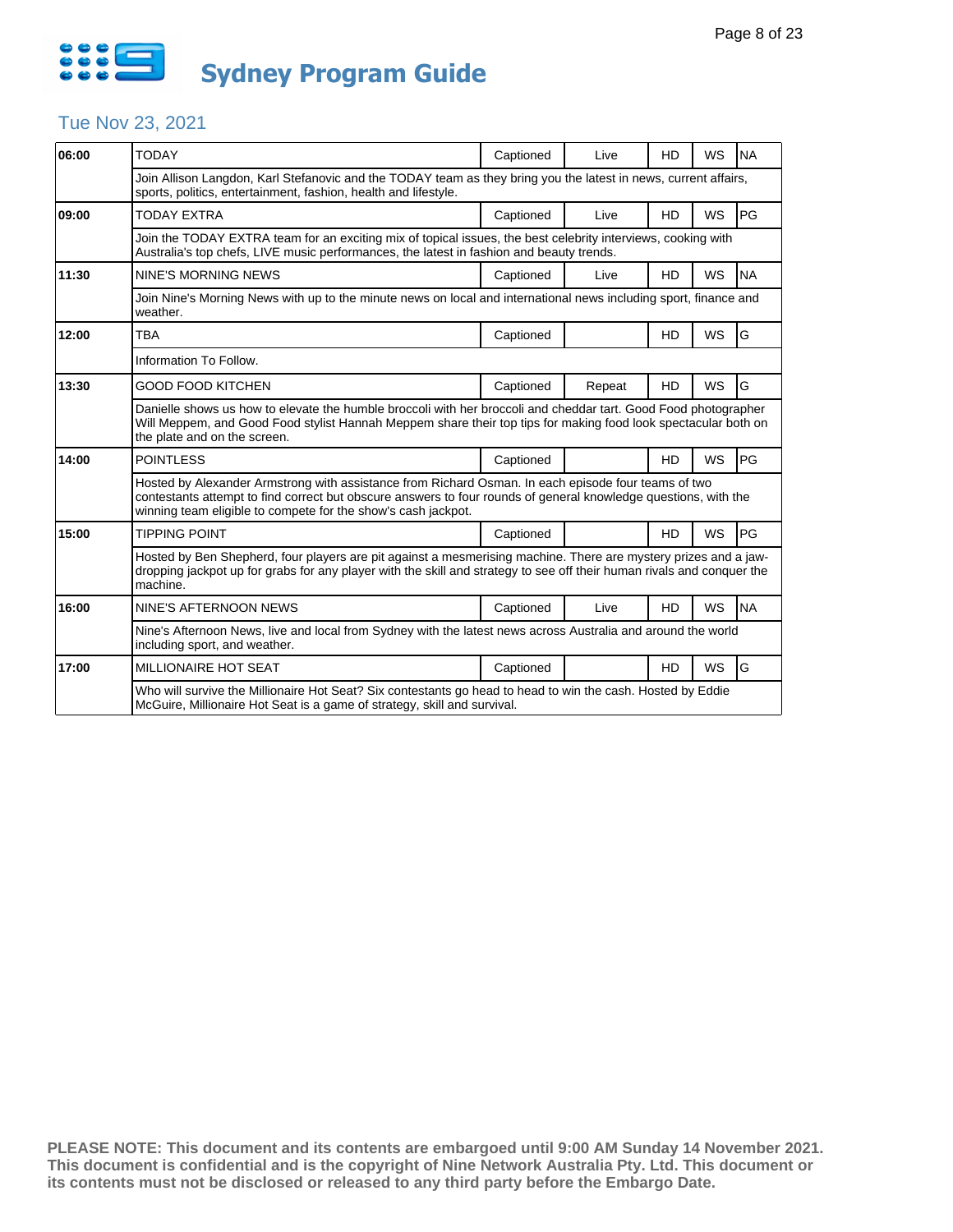

## Tue Nov 23, 2021

| 18:00 | NINE NEWS                                                                                                                                                                                                                                                                                                                                                                                                                                                                  | Captioned                                                                                                                                                                                    | Live   | HD | WS | <b>NA</b> |  |  |  |
|-------|----------------------------------------------------------------------------------------------------------------------------------------------------------------------------------------------------------------------------------------------------------------------------------------------------------------------------------------------------------------------------------------------------------------------------------------------------------------------------|----------------------------------------------------------------------------------------------------------------------------------------------------------------------------------------------|--------|----|----|-----------|--|--|--|
|       | Join Nine News for the latest in news and events that affect you in your local city, as well as news from across<br>Australia and the world.                                                                                                                                                                                                                                                                                                                               |                                                                                                                                                                                              |        |    |    |           |  |  |  |
| 19:00 | A CURRENT AFFAIR                                                                                                                                                                                                                                                                                                                                                                                                                                                           | Captioned                                                                                                                                                                                    | Live   | HD | WS | <b>NA</b> |  |  |  |
|       |                                                                                                                                                                                                                                                                                                                                                                                                                                                                            | Hosted by Tracy Grimshaw, A Current Affair covers the realms of politics, crime, human rights, science, technology,<br>celebrities and entertainment - all investigated by a dedicated team. |        |    |    |           |  |  |  |
| 19:30 | <b>SNACKMASTERS</b>                                                                                                                                                                                                                                                                                                                                                                                                                                                        | Captioned                                                                                                                                                                                    |        | HD | WS | PG        |  |  |  |
|       | Cadbury Favourites                                                                                                                                                                                                                                                                                                                                                                                                                                                         |                                                                                                                                                                                              |        |    |    |           |  |  |  |
|       | Each episode two of the very best fine-dining chefs battle it out to make perfect replicas of hugely popular national<br>snacks. Hosted by Scott Pickett and Poh Ling Yeow, who will take home the coveted Snack Trophy and bragging<br>rights as a true Snack Master?                                                                                                                                                                                                     |                                                                                                                                                                                              |        |    |    |           |  |  |  |
| 21:00 | <b>TRAVEL GUIDES</b>                                                                                                                                                                                                                                                                                                                                                                                                                                                       | Captioned                                                                                                                                                                                    | Repeat | HD | WS | PG        |  |  |  |
|       | Phuket                                                                                                                                                                                                                                                                                                                                                                                                                                                                     |                                                                                                                                                                                              |        |    |    |           |  |  |  |
|       | Our guides embark on an action packed adventure in Thailand's hottest tourist spot, rating and reviewing all the<br>must-do's on a budget stay in Phuket.                                                                                                                                                                                                                                                                                                                  |                                                                                                                                                                                              |        |    |    |           |  |  |  |
|       | Cons.Advice: Mild Coarse Language                                                                                                                                                                                                                                                                                                                                                                                                                                          |                                                                                                                                                                                              |        |    |    |           |  |  |  |
| 22:00 | LOVE ISLAND AUSTRALIA                                                                                                                                                                                                                                                                                                                                                                                                                                                      | Captioned                                                                                                                                                                                    |        | HD | WS | M         |  |  |  |
|       | seek true love.                                                                                                                                                                                                                                                                                                                                                                                                                                                            | Hosted by Sophie Monk, a group of sexy singles are set to entertain and provide some much needed laughs as they                                                                              |        |    |    |           |  |  |  |
|       | Cons.Advice: Sexual References, Some Coarse Language                                                                                                                                                                                                                                                                                                                                                                                                                       |                                                                                                                                                                                              |        |    |    |           |  |  |  |
| 23:00 | NINE NEWS LATE                                                                                                                                                                                                                                                                                                                                                                                                                                                             | Captioned                                                                                                                                                                                    | Live   | HD | WS | <b>NA</b> |  |  |  |
|       | Join the Nine News Late team for the very latest and for all of today's top stories from Australia and around the<br>world.                                                                                                                                                                                                                                                                                                                                                |                                                                                                                                                                                              |        |    |    |           |  |  |  |
| 23:30 | DAMIAN LEWIS: SPY WARS                                                                                                                                                                                                                                                                                                                                                                                                                                                     | Captioned                                                                                                                                                                                    |        | HD | WS | M         |  |  |  |
|       | Escape From Tehran                                                                                                                                                                                                                                                                                                                                                                                                                                                         |                                                                                                                                                                                              |        |    |    |           |  |  |  |
|       | In November 1979, 53 American employees of the U.S. Embassy in Iran were taken hostage by Islamic<br>revolutionaries. Six diplomats managed to escape, but getting out of the country seemed impossible. Enter CIA<br>officer Tony Mendez, who used inspiration from Hollywood to school six frightened diplomats in the art of assuming<br>false identities and pulled off a bold rescue mission during one of the darkest moments in American foreign policy<br>history. |                                                                                                                                                                                              |        |    |    |           |  |  |  |
|       | Cons.Advice: Some Violence                                                                                                                                                                                                                                                                                                                                                                                                                                                 |                                                                                                                                                                                              |        |    |    |           |  |  |  |
| 00:30 |                                                                                                                                                                                                                                                                                                                                                                                                                                                                            |                                                                                                                                                                                              |        |    |    |           |  |  |  |
|       | <b>TIPPING POINT</b>                                                                                                                                                                                                                                                                                                                                                                                                                                                       | Captioned                                                                                                                                                                                    | Repeat | HD | WS | PG        |  |  |  |
|       | Hosted by Ben Shepherd, four players are pit against a mesmerising machine. There are mystery prizes and a jaw-<br>dropping jackpot up for grabs for any player with the skill and strategy to see off their human rivals and conquer the<br>machine.                                                                                                                                                                                                                      |                                                                                                                                                                                              |        |    |    |           |  |  |  |
| 01:30 | TV SHOP - HOME SHOPPING                                                                                                                                                                                                                                                                                                                                                                                                                                                    |                                                                                                                                                                                              | Repeat | HD | WS | G         |  |  |  |
|       | Home shopping programme.                                                                                                                                                                                                                                                                                                                                                                                                                                                   |                                                                                                                                                                                              |        |    |    |           |  |  |  |
| 02:00 | TV SHOP - HOME SHOPPING                                                                                                                                                                                                                                                                                                                                                                                                                                                    |                                                                                                                                                                                              | Repeat | HD | WS | G         |  |  |  |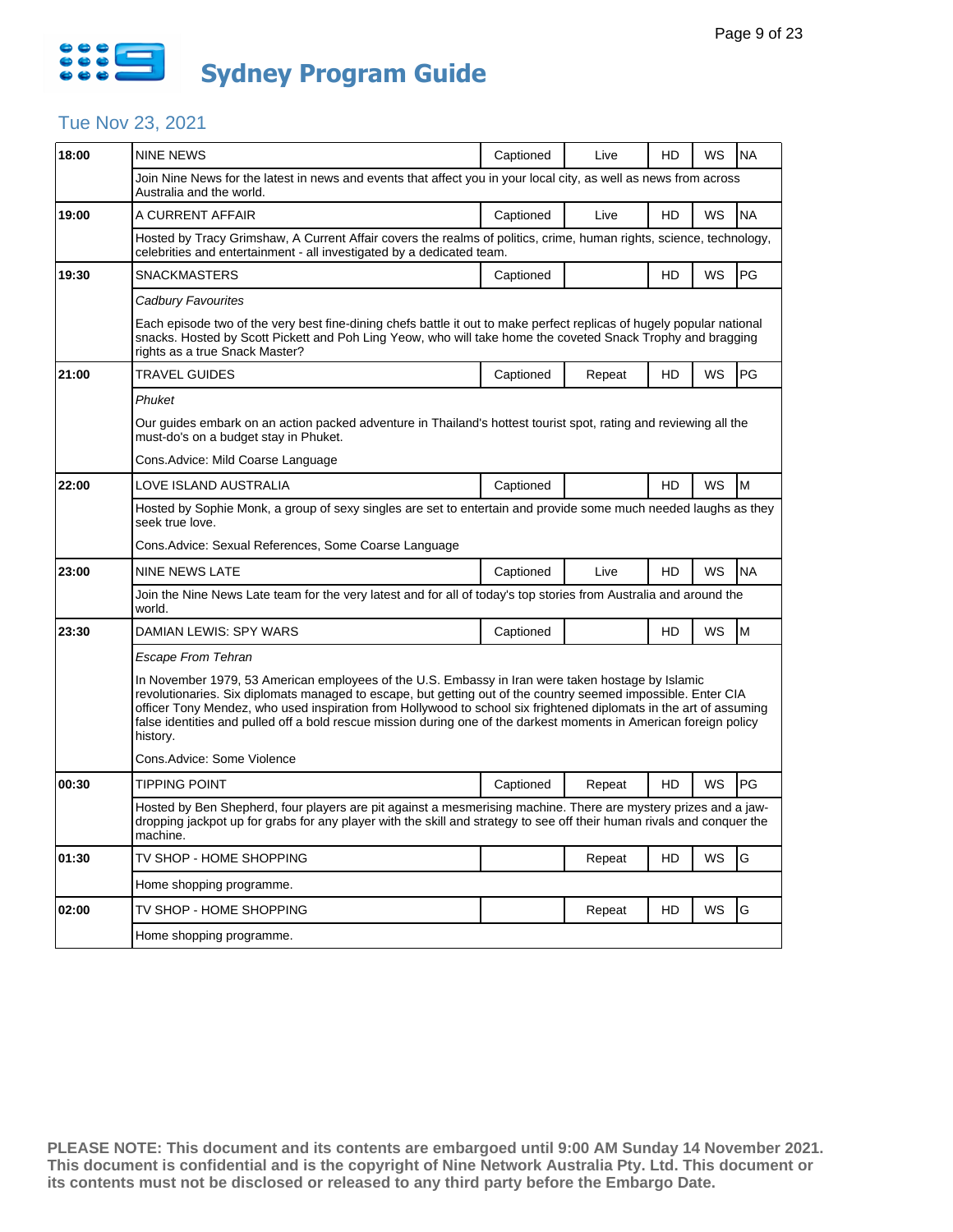

# Tue Nov 23, 2021

| 02:30 | TV SHOP - HOME SHOPPING                                                                                                                       |           | Repeat | HD | WS        | G         |  |
|-------|-----------------------------------------------------------------------------------------------------------------------------------------------|-----------|--------|----|-----------|-----------|--|
|       | Home shopping programme.                                                                                                                      |           |        |    |           |           |  |
| 03:00 | TV SHOP - HOME SHOPPING                                                                                                                       |           | Repeat | HD | WS        | G         |  |
|       | Home shopping programme.                                                                                                                      |           |        |    |           |           |  |
| 03:30 | TV SHOP - HOME SHOPPING                                                                                                                       |           | Repeat | HD | WS        | G         |  |
|       | Home shopping programme.                                                                                                                      |           |        |    |           |           |  |
| 04:00 | TAKE TWO                                                                                                                                      |           | Repeat | HD | WS        | G         |  |
|       | Home Shopping programme.                                                                                                                      |           |        |    |           |           |  |
| 04:30 | TAKE TWO                                                                                                                                      |           | Repeat | HD | WS        | G         |  |
|       | Home Shopping programme.                                                                                                                      |           |        |    |           |           |  |
| 05:00 | NINE NEWS EARLY EDITION                                                                                                                       | Captioned | Live   | HD | <b>WS</b> | <b>NA</b> |  |
|       | Join the Nine News team first thing for up to date news from Australia and around the world as well as the latest in<br>sport and weather.    |           |        |    |           |           |  |
| 05:30 | <b>TODAY</b>                                                                                                                                  | Captioned | Live   | HD | WS        | <b>NA</b> |  |
|       | Join the TODAY team as they bring you the latest in news, current affairs, sports, politics, entertainment, fashion,<br>health and lifestyle. |           |        |    |           |           |  |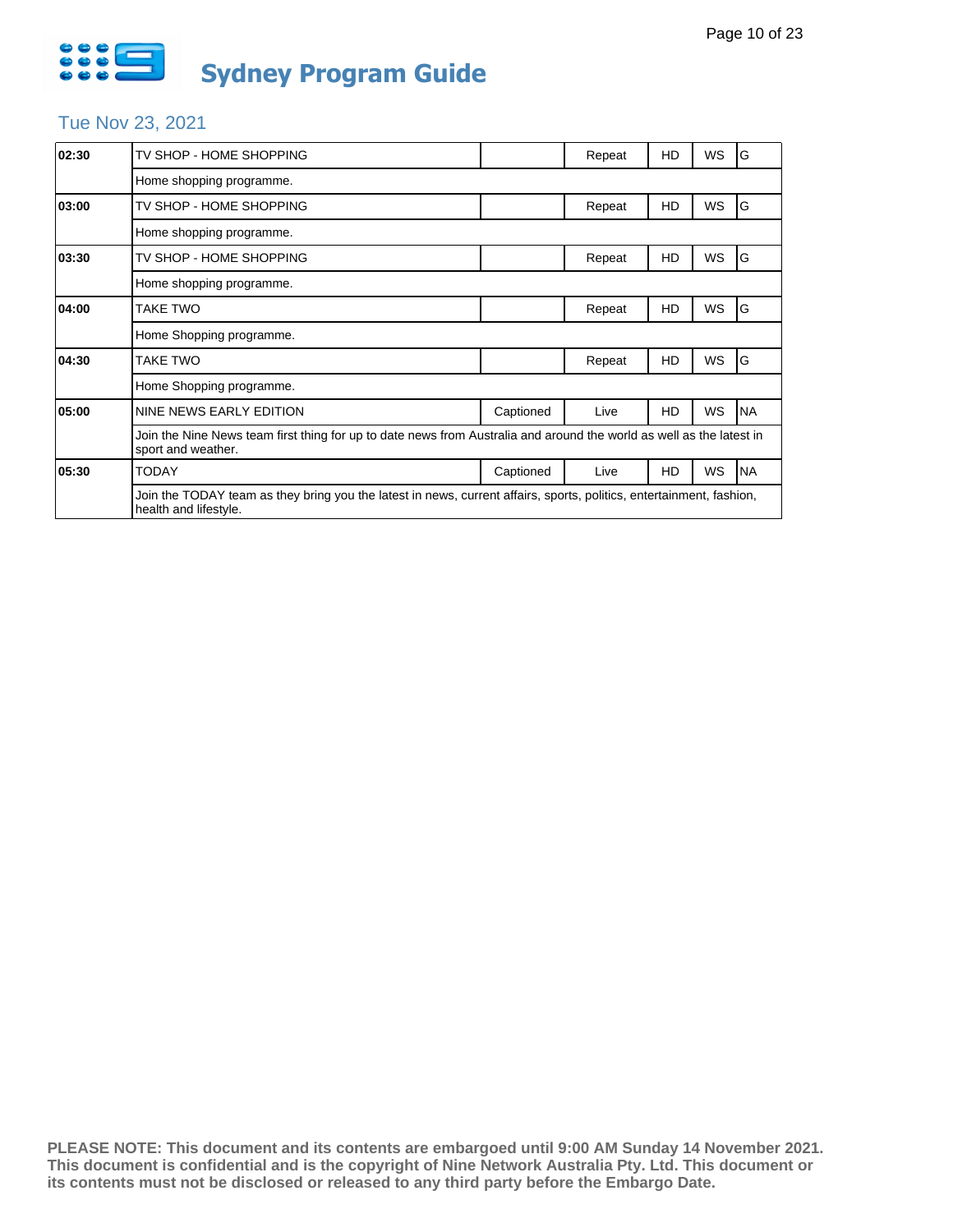

# Wed Nov 24, 2021

| 06:00 | <b>TODAY</b>                                                                                                                                                                                                                                                                            | Captioned | Live   | HD        | WS        | <b>NA</b> |  |  |
|-------|-----------------------------------------------------------------------------------------------------------------------------------------------------------------------------------------------------------------------------------------------------------------------------------------|-----------|--------|-----------|-----------|-----------|--|--|
|       | Join Allison Langdon, Karl Stefanovic and the TODAY team as they bring you the latest in news, current affairs,<br>sports, politics, entertainment, fashion, health and lifestyle.                                                                                                      |           |        |           |           |           |  |  |
| 09:00 | TODAY EXTRA                                                                                                                                                                                                                                                                             | Captioned | Live   | <b>HD</b> | <b>WS</b> | PG        |  |  |
|       | Join the TODAY EXTRA team for an exciting mix of topical issues, the best celebrity interviews, cooking with<br>Australia's top chefs, LIVE music performances, the latest in fashion and beauty trends.                                                                                |           |        |           |           |           |  |  |
| 11:30 | <b>NINE'S MORNING NEWS</b>                                                                                                                                                                                                                                                              | Captioned | Live   | HD        | <b>WS</b> | <b>NA</b> |  |  |
|       | Join Nine's Morning News with up to the minute news on local and international news including sport, finance and<br>weather.                                                                                                                                                            |           |        |           |           |           |  |  |
| 12:00 | TBA                                                                                                                                                                                                                                                                                     | Captioned |        | HD        | <b>WS</b> | G         |  |  |
|       | Information To Follow.                                                                                                                                                                                                                                                                  |           |        |           |           |           |  |  |
| 13:30 | <b>MY WAY</b>                                                                                                                                                                                                                                                                           | Captioned | Repeat | HD        | <b>WS</b> | G         |  |  |
|       | On today's episode, the family who created a sky-high rainforest walk, we delve into the world of Fashions on the<br>Field, the sisters who created Disneyland for dogs and the Wilson family serving up homegrown beef on the<br>Capricorn Coast.                                      |           |        |           |           |           |  |  |
| 14:00 | <b>POINTLESS</b>                                                                                                                                                                                                                                                                        | Captioned |        | HD        | <b>WS</b> | PG        |  |  |
|       | Hosted by Alexander Armstrong with assistance from Richard Osman. In each episode four teams of two<br>contestants attempt to find correct but obscure answers to four rounds of general knowledge questions, with the<br>winning team eligible to compete for the show's cash jackpot. |           |        |           |           |           |  |  |
| 15:00 | <b>TIPPING POINT</b>                                                                                                                                                                                                                                                                    | Captioned |        | <b>HD</b> | WS        | PG        |  |  |
|       | Hosted by Ben Shepherd, four players are pit against a mesmerising machine. There are mystery prizes and a jaw-<br>dropping jackpot up for grabs for any player with the skill and strategy to see off their human rivals and conquer the<br>machine.                                   |           |        |           |           |           |  |  |
| 16:00 | NINE'S AFTERNOON NEWS                                                                                                                                                                                                                                                                   | Captioned | Live   | <b>HD</b> | <b>WS</b> | <b>NA</b> |  |  |
|       | Nine's Afternoon News, live and local from Sydney with the latest news across Australia and around the world<br>including sport, and weather.                                                                                                                                           |           |        |           |           |           |  |  |
| 17:00 | MILLIONAIRE HOT SEAT                                                                                                                                                                                                                                                                    | Captioned |        | <b>HD</b> | WS        | G         |  |  |
|       | Who will survive the Millionaire Hot Seat? Six contestants go head to head to win the cash. Hosted by Eddie<br>McGuire, Millionaire Hot Seat is a game of strategy, skill and survival.                                                                                                 |           |        |           |           |           |  |  |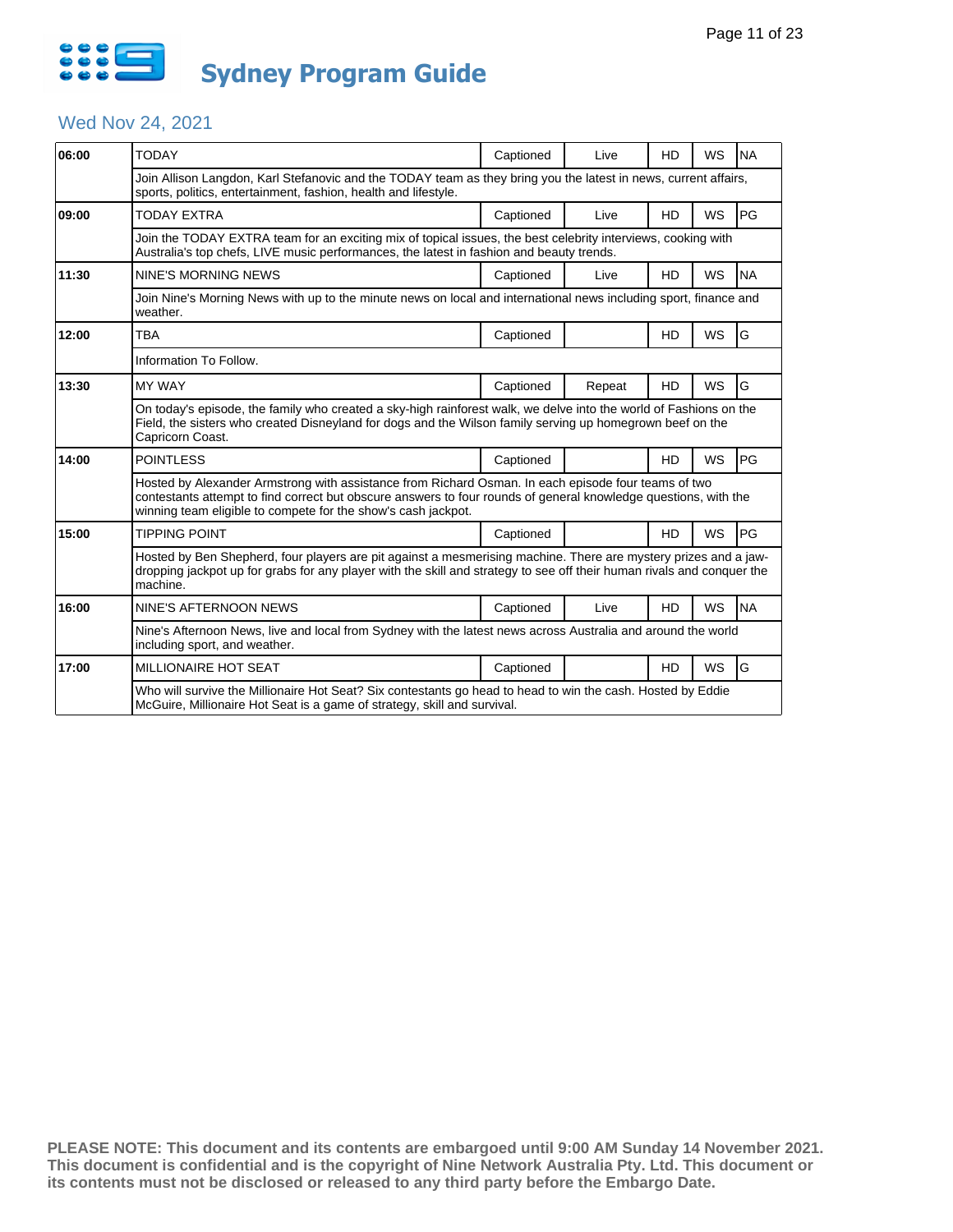

### Wed Nov 24, 2021

| 18:00 | <b>NINE NEWS</b>                                                                                                                                                                                                                                      | Captioned                                                                                                                                                                                                    | Live   | HD | WS | <b>NA</b> |  |  |
|-------|-------------------------------------------------------------------------------------------------------------------------------------------------------------------------------------------------------------------------------------------------------|--------------------------------------------------------------------------------------------------------------------------------------------------------------------------------------------------------------|--------|----|----|-----------|--|--|
|       | Join Nine News for the latest in news and events that affect you in your local city, as well as news from across<br>Australia and the world.                                                                                                          |                                                                                                                                                                                                              |        |    |    |           |  |  |
| 19:00 | A CURRENT AFFAIR                                                                                                                                                                                                                                      | Captioned                                                                                                                                                                                                    | Live   | HD | WS | <b>NA</b> |  |  |
|       | Hosted by Tracy Grimshaw, A Current Affair covers the realms of politics, crime, human rights, science, technology,<br>celebrities and entertainment - all investigated by a dedicated team.                                                          |                                                                                                                                                                                                              |        |    |    |           |  |  |
| 19:30 | MEGA ZOO                                                                                                                                                                                                                                              | Captioned                                                                                                                                                                                                    |        | HD | WS | PG        |  |  |
|       | Vet Leanne fights to save critically injured koalas rescued from Australia's horror bushfires, a two-tonne rhino toddler<br>causes chaos on the savannah, and is snow leopard Miska hiding an exciting secret?                                        |                                                                                                                                                                                                              |        |    |    |           |  |  |
|       | Cons.Advice: Distressing Scenes                                                                                                                                                                                                                       |                                                                                                                                                                                                              |        |    |    |           |  |  |
| 20:30 | LOVE ISLAND AUSTRALIA                                                                                                                                                                                                                                 | Captioned                                                                                                                                                                                                    |        | HD | WS | M         |  |  |
|       | Hosted by Sophie Monk, a group of sexy singles are set to entertain and provide some much needed laughs as they<br>seek true love.                                                                                                                    |                                                                                                                                                                                                              |        |    |    |           |  |  |
|       | Cons. Advice: Sexual References, Some Coarse Language                                                                                                                                                                                                 |                                                                                                                                                                                                              |        |    |    |           |  |  |
| 21:30 | <b>BOTCHED: OBSESSED</b>                                                                                                                                                                                                                              | Captioned                                                                                                                                                                                                    |        | HD | WS | M         |  |  |
|       | Botched: Obsessed                                                                                                                                                                                                                                     |                                                                                                                                                                                                              |        |    |    |           |  |  |
|       | A countdown of the top dozen most obsessed patients. Dr. Nassif and Dr. Dubrow look back at patients obsessed<br>with everything being bigger, nothing ever being enough, to even being obsessed with looking like a celebrity.                       |                                                                                                                                                                                                              |        |    |    |           |  |  |
|       | Cons.Advice: Medical Procedures, Nudity, Adult Themes                                                                                                                                                                                                 |                                                                                                                                                                                                              |        |    |    |           |  |  |
| 22:30 | <b>NINE NEWS LATE</b>                                                                                                                                                                                                                                 | Captioned                                                                                                                                                                                                    | Live   | HD | WS | <b>NA</b> |  |  |
|       | Join the Nine News Late team for the very latest and for all of today's top stories from Australia and around the<br>world.                                                                                                                           |                                                                                                                                                                                                              |        |    |    |           |  |  |
| 23:00 | NEW AMSTERDAM                                                                                                                                                                                                                                         | Captioned                                                                                                                                                                                                    | Repeat | HD | WS | M         |  |  |
|       | A Seat At The Table                                                                                                                                                                                                                                   |                                                                                                                                                                                                              |        |    |    |           |  |  |
|       |                                                                                                                                                                                                                                                       | Reynolds confronts a difficult episode from his past; Max distracts himself from chemotherapy by taking on the case<br>of a frequent-flyer patient; Frome helps a young man suffering from severe delusions. |        |    |    |           |  |  |
|       | Starring: Ryan Eggold, Janet Montgomery, Freema Agyeman                                                                                                                                                                                               |                                                                                                                                                                                                              |        |    |    |           |  |  |
|       | Cons.Advice: Medical Procedures, Themes                                                                                                                                                                                                               |                                                                                                                                                                                                              |        |    |    |           |  |  |
| 00:00 | TIPPING POINT                                                                                                                                                                                                                                         | Captioned                                                                                                                                                                                                    | Repeat | HD | WS | PG        |  |  |
|       | Hosted by Ben Shepherd, four players are pit against a mesmerising machine. There are mystery prizes and a jaw-<br>dropping jackpot up for grabs for any player with the skill and strategy to see off their human rivals and conguer the<br>machine. |                                                                                                                                                                                                              |        |    |    |           |  |  |
| 01:00 | A CURRENT AFFAIR                                                                                                                                                                                                                                      | Captioned                                                                                                                                                                                                    | Repeat | HD | WS | <b>NA</b> |  |  |
|       | Hosted by Tracy Grimshaw, A Current Affair covers the realms of politics, crime, human rights, science, technology,<br>celebrities and entertainment - all investigated by a dedicated team.                                                          |                                                                                                                                                                                                              |        |    |    |           |  |  |
| 01:30 | TV SHOP - HOME SHOPPING                                                                                                                                                                                                                               |                                                                                                                                                                                                              | Repeat | HD | WS | G         |  |  |
|       | Home shopping programme.                                                                                                                                                                                                                              |                                                                                                                                                                                                              |        |    |    |           |  |  |
| 02:00 | TV SHOP - HOME SHOPPING                                                                                                                                                                                                                               |                                                                                                                                                                                                              | Repeat | HD | WS | G         |  |  |
|       | Home shopping programme.                                                                                                                                                                                                                              |                                                                                                                                                                                                              |        |    |    |           |  |  |
|       |                                                                                                                                                                                                                                                       |                                                                                                                                                                                                              |        |    |    |           |  |  |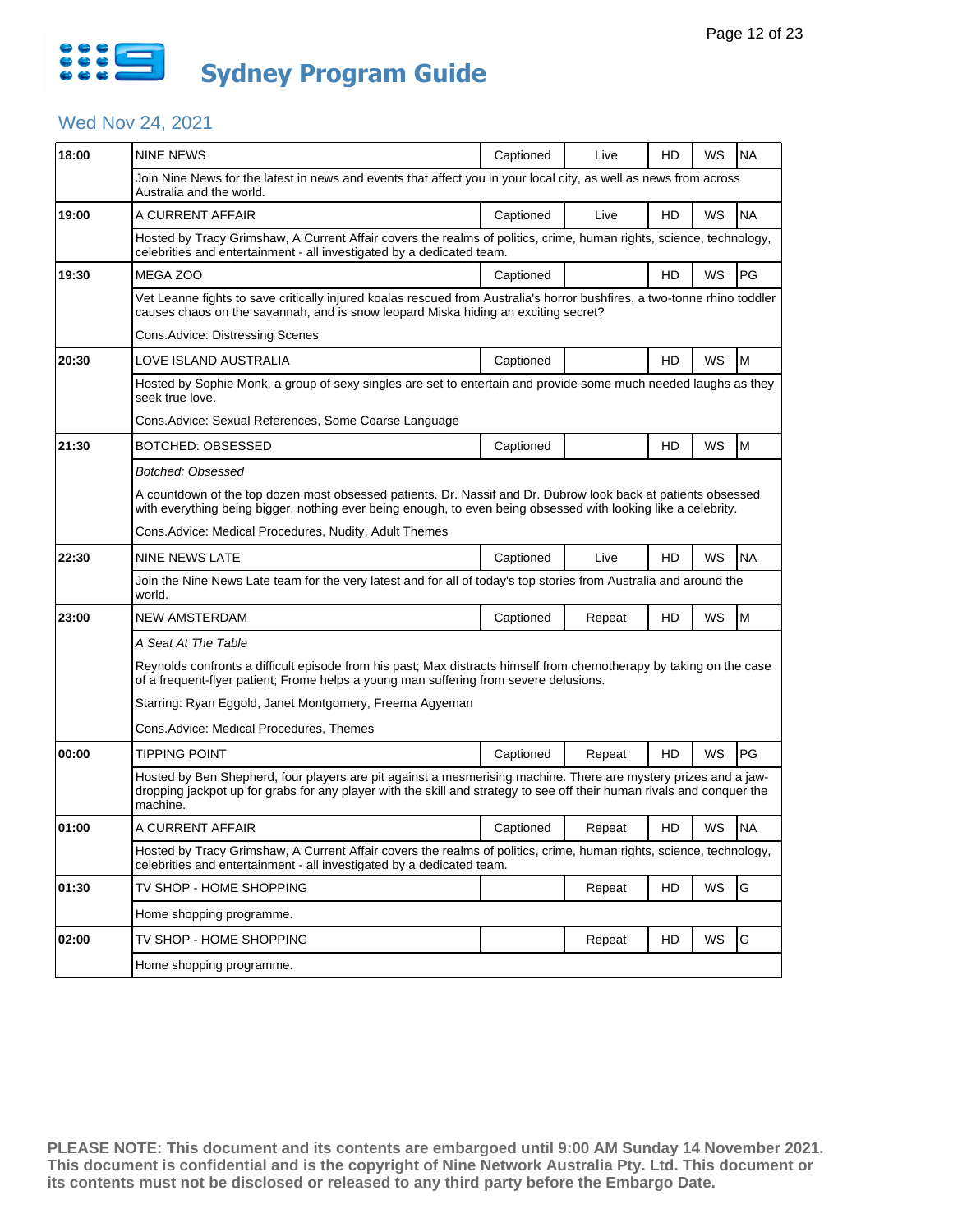

# Wed Nov 24, 2021

| 02:30 | GLOBAL SHOP                                                                                                                                   |           | Repeat | HD | WS | G         |
|-------|-----------------------------------------------------------------------------------------------------------------------------------------------|-----------|--------|----|----|-----------|
|       | Copper Chef Titan Pan                                                                                                                         |           |        |    |    |           |
|       | Home shopping programme.                                                                                                                      |           |        |    |    |           |
| 03:00 | TV SHOP - HOME SHOPPING                                                                                                                       |           | Repeat | HD | WS | G         |
|       | Home shopping programme.                                                                                                                      |           |        |    |    |           |
| 03:30 | TV SHOP - HOME SHOPPING                                                                                                                       |           | Repeat | HD | WS | G         |
|       | Home shopping programme.                                                                                                                      |           |        |    |    |           |
| 04:00 | TV SHOP - HOME SHOPPING                                                                                                                       |           | Repeat | HD | WS | G         |
|       | Home shopping programme.                                                                                                                      |           |        |    |    |           |
| 04:30 | TV SHOP - HOME SHOPPING                                                                                                                       |           | Repeat | HD | WS | G         |
|       | Home shopping programme.                                                                                                                      |           |        |    |    |           |
| 05:00 | NINE NEWS EARLY EDITION                                                                                                                       | Captioned | Live   | HD | WS | <b>NA</b> |
|       | Join the Nine News team first thing for up to date news from Australia and around the world as well as the latest in<br>sport and weather.    |           |        |    |    |           |
| 05:30 | TODAY                                                                                                                                         | Captioned | Live   | HD | WS | <b>NA</b> |
|       | Join the TODAY team as they bring you the latest in news, current affairs, sports, politics, entertainment, fashion,<br>health and lifestyle. |           |        |    |    |           |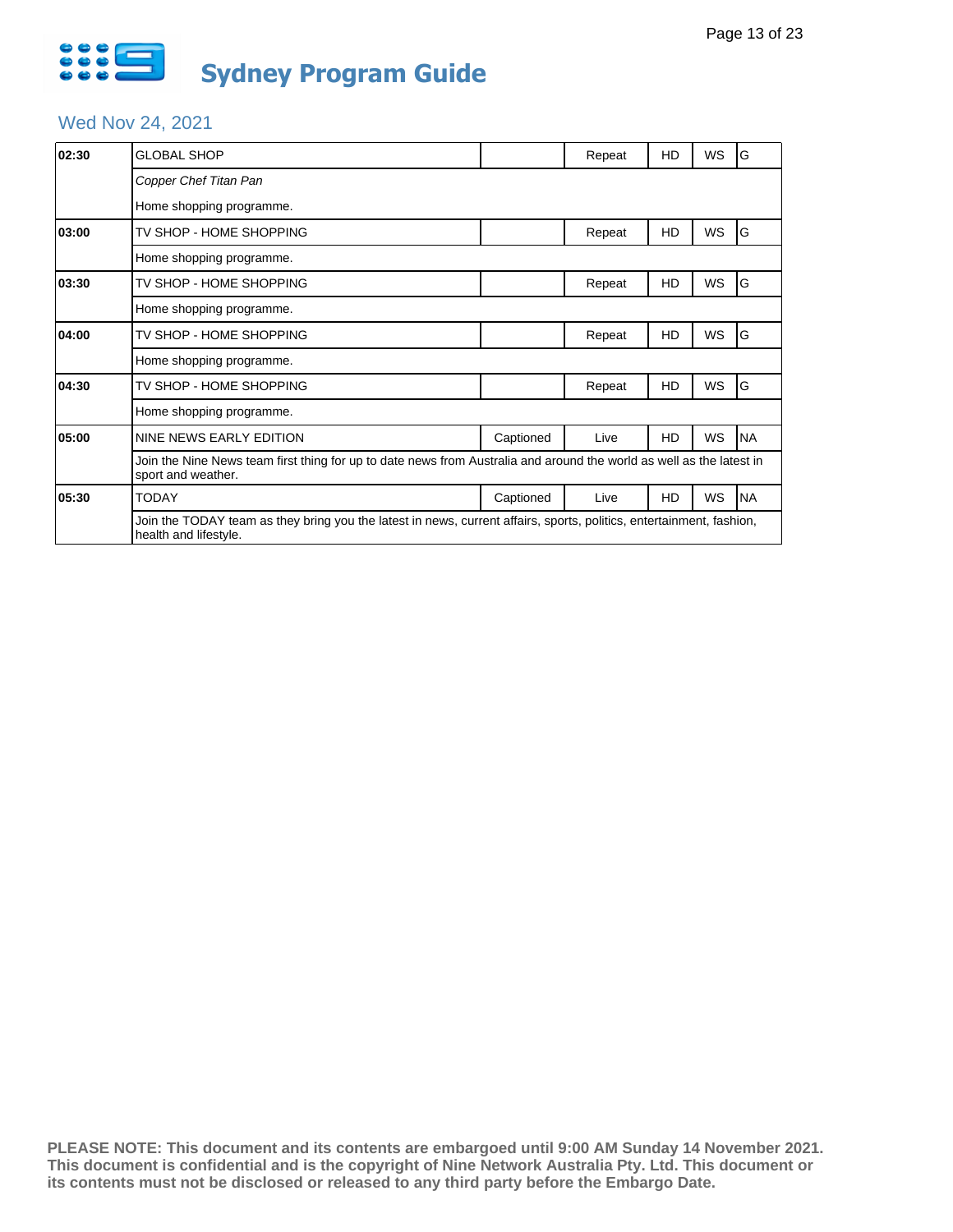

## Thu Nov 25, 2021

| 06:00 | <b>TODAY</b>                                                                                                                                                                                                                                                                            | Captioned | Live   | <b>HD</b> | <b>WS</b> | <b>NA</b> |  |  |
|-------|-----------------------------------------------------------------------------------------------------------------------------------------------------------------------------------------------------------------------------------------------------------------------------------------|-----------|--------|-----------|-----------|-----------|--|--|
|       | Join Allison Langdon, Karl Stefanovic and the TODAY team as they bring you the latest in news, current affairs,<br>sports, politics, entertainment, fashion, health and lifestyle.                                                                                                      |           |        |           |           |           |  |  |
| 09:00 | <b>TODAY EXTRA</b>                                                                                                                                                                                                                                                                      | Captioned | Live   | HD        | WS        | PG        |  |  |
|       | Join the TODAY EXTRA team for an exciting mix of topical issues, the best celebrity interviews, cooking with<br>Australia's top chefs, LIVE music performances, the latest in fashion and beauty trends.                                                                                |           |        |           |           |           |  |  |
| 11:30 | <b>NINE'S MORNING NEWS</b>                                                                                                                                                                                                                                                              | Captioned | Live   | HD        | WS        | <b>NA</b> |  |  |
|       | Join Nine's Morning News with up to the minute news on local and international news including sport, finance and<br>weather.                                                                                                                                                            |           |        |           |           |           |  |  |
| 12:00 | MEGA ZOO                                                                                                                                                                                                                                                                                | Captioned | Repeat | HD        | <b>WS</b> | PG        |  |  |
|       | Vet Leanne fights to save critically injured koalas rescued from Australia's horror bushfires, a two-tonne rhino toddler<br>causes chaos on the savannah, and is snow leopard Miska hiding an exciting secret?                                                                          |           |        |           |           |           |  |  |
|       | Cons.Advice: Distressing Scenes                                                                                                                                                                                                                                                         |           |        |           |           |           |  |  |
| 13:00 | DESPERATE HOUSEWIVES                                                                                                                                                                                                                                                                    | Captioned |        | <b>HD</b> | <b>WS</b> | M         |  |  |
|       | If It's Only In Your Head                                                                                                                                                                                                                                                               |           |        |           |           |           |  |  |
|       | Susan and MJ's lives are in grave danger from Dave, Lynette adapts to Tom's decision to go back to school, Orson<br>takes a beating that Bree can't comprehend, and Gaby's niece moves to Wisteria Lane.                                                                                |           |        |           |           |           |  |  |
|       | Starring: Teri Hatcher, Felicity Huffman, Marcia Cross                                                                                                                                                                                                                                  |           |        |           |           |           |  |  |
|       | Cons. Advice: Mature Themes, Sexual References                                                                                                                                                                                                                                          |           |        |           |           |           |  |  |
| 14:00 | <b>POINTLESS</b>                                                                                                                                                                                                                                                                        | Captioned |        | <b>HD</b> | WS        | PG        |  |  |
|       | Hosted by Alexander Armstrong with assistance from Richard Osman. In each episode four teams of two<br>contestants attempt to find correct but obscure answers to four rounds of general knowledge questions, with the<br>winning team eligible to compete for the show's cash jackpot. |           |        |           |           |           |  |  |
| 15:00 | <b>TIPPING POINT</b>                                                                                                                                                                                                                                                                    | Captioned |        | HD        | WS        | PG        |  |  |
|       | Hosted by Ben Shepherd, four players are pit against a mesmerising machine. There are mystery prizes and a jaw-<br>dropping jackpot up for grabs for any player with the skill and strategy to see off their human rivals and conquer the<br>machine.                                   |           |        |           |           |           |  |  |
| 16:00 | NINE'S AFTERNOON NEWS                                                                                                                                                                                                                                                                   | Captioned | Live   | HD        | WS        | <b>NA</b> |  |  |
|       | Nine's Afternoon News, live and local from Sydney with the latest news across Australia and around the world<br>including sport, and weather.                                                                                                                                           |           |        |           |           |           |  |  |
| 17:00 | <b>MILLIONAIRE HOT SEAT</b>                                                                                                                                                                                                                                                             | Captioned | Repeat | <b>HD</b> | <b>WS</b> | G         |  |  |
|       | Who will survive the Millionaire Hot Seat? Six contestants go head to head to win the cash. Hosted by Eddie<br>McGuire, Millionaire Hot Seat is a game of strategy, skill and survival.                                                                                                 |           |        |           |           |           |  |  |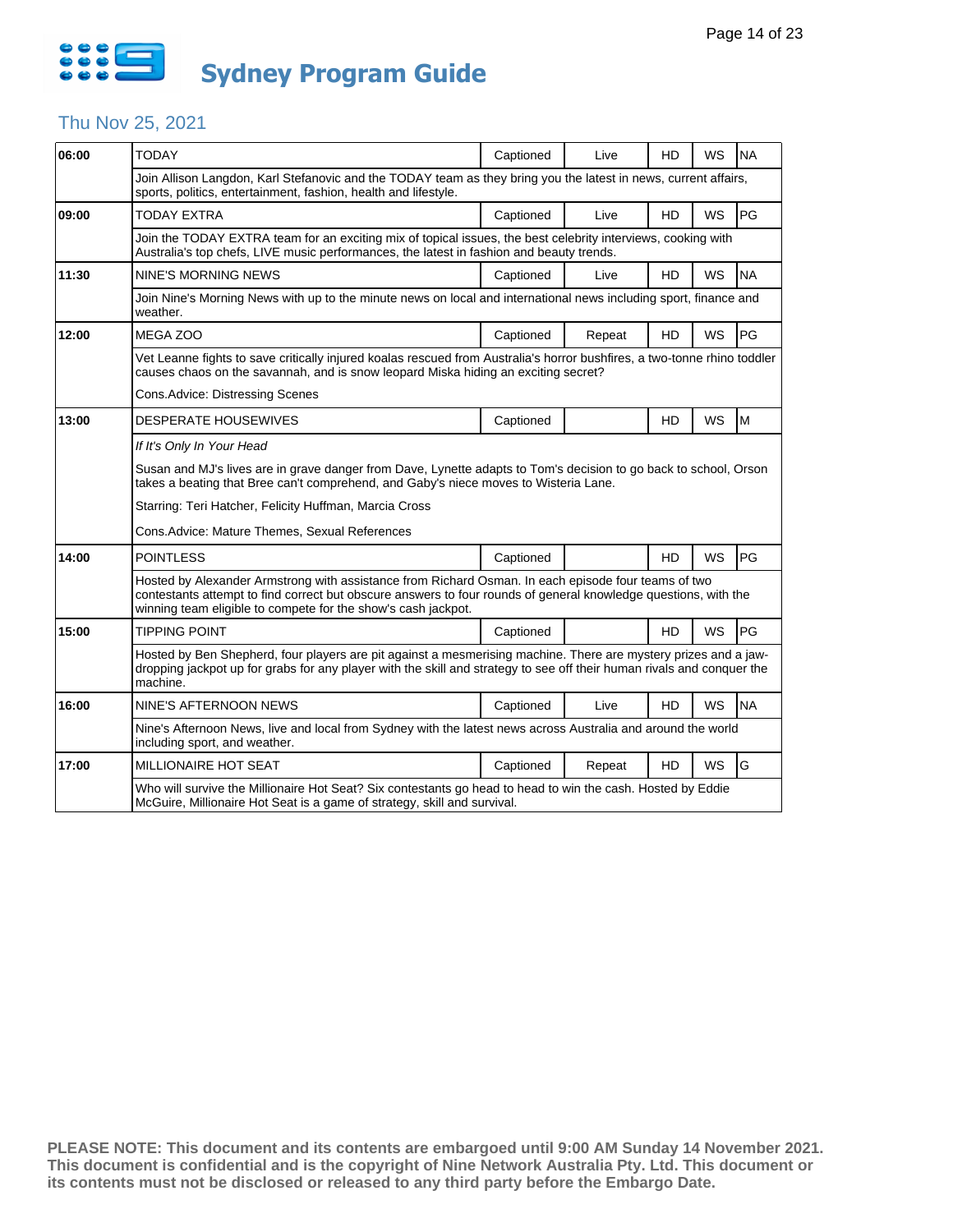

## Thu Nov 25, 2021

| 18:00 | <b>NINE NEWS</b>                                                                                                                                                                                                                                      | Captioned | Live   | HD | WS        | <b>NA</b> |
|-------|-------------------------------------------------------------------------------------------------------------------------------------------------------------------------------------------------------------------------------------------------------|-----------|--------|----|-----------|-----------|
|       | Join Nine News for the latest in news and events that affect you in your local city, as well as news from across<br>Australia and the world.                                                                                                          |           |        |    |           |           |
| 19:00 | A CURRENT AFFAIR                                                                                                                                                                                                                                      | Captioned | Live   | HD | WS        | <b>NA</b> |
|       | Hosted by Tracy Grimshaw, A Current Affair covers the realms of politics, crime, human rights, science, technology,<br>celebrities and entertainment - all investigated by a dedicated team.                                                          |           |        |    |           |           |
| 19:30 | <b>RBT</b>                                                                                                                                                                                                                                            | Captioned |        | HD | WS        | M         |
|       | Tattoo You                                                                                                                                                                                                                                            |           |        |    |           |           |
|       | Follow the police units for a unique behind-the-scenes look at RBT patrols testing for alcohol and drug affected<br>drivers.                                                                                                                          |           |        |    |           |           |
|       | Cons. Advice: Some Coarse Language                                                                                                                                                                                                                    |           |        |    |           |           |
| 20:30 | <b>PARAMEDICS</b>                                                                                                                                                                                                                                     | Captioned | Repeat | HD | WS        | M         |
|       | Cullen fights to save a man who's choking to death. Will Mike and Eamon need to break down doors to get to a<br>possible stroke patient? Carina and Doddsy are called to help one of their own, after a young paramedic is attacked<br>on the job.    |           |        |    |           |           |
|       | Cons.Advice: Distressing Scenes                                                                                                                                                                                                                       |           |        |    |           |           |
| 21:30 | A+E AFTER DARK                                                                                                                                                                                                                                        | Captioned |        | HD | WS        | M         |
|       | An aggressive patient in police custody is brought into hospital for treatment to a split eyebrow and facial injuries.<br>The resus team attempt to save a patient who's suffered a cardiac arrest. 33-year-old Susan is rushed into a COVID<br>ward. |           |        |    |           |           |
|       | Cons. Advice: Medical Procedures, Some Coarse Language                                                                                                                                                                                                |           |        |    |           |           |
| 22:30 | <b>NINE NEWS LATE</b>                                                                                                                                                                                                                                 | Captioned | Live   | HD | <b>WS</b> | <b>NA</b> |
|       | Join the Nine News Late team for the very latest and for all of today's top stories from Australia and around the<br>world.                                                                                                                           |           |        |    |           |           |
| 23:00 | <b>NEW AMSTERDAM</b>                                                                                                                                                                                                                                  | Captioned | Repeat | HD | WS        | M         |
|       | Anima Sola                                                                                                                                                                                                                                            |           |        |    |           |           |
|       | Max and Frome question a respected doctor's fitness to work; Kapoor and Reynolds struggle to treat a blind<br>woman's health issues; Bloom and Sharpe continue to clash even as they work together to diagnose a patient's<br>mysterious symptoms.    |           |        |    |           |           |
|       | Starring: Ryan Eggold, Janet Montgomery, Freema Agyeman                                                                                                                                                                                               |           |        |    |           |           |
|       | Cons.Advice: Themes                                                                                                                                                                                                                                   |           |        |    |           |           |
| 23:50 | THE FIX                                                                                                                                                                                                                                               | Captioned | Repeat | HD | WS        | M         |
|       | <b>Ghost Whisperer</b>                                                                                                                                                                                                                                |           |        |    |           |           |
|       | Sevvy begins to have hallucinations about his departed ex, while her disgruntled sister tries to take matters into her<br>own hands; the police find a homeless man wearing a jacket that belonged to Sevvy; things escalate with Maya's<br>stalker.  |           |        |    |           |           |
|       | Starring: Robin Tunney, Adam Rayner, Merrin Dungey                                                                                                                                                                                                    |           |        |    |           |           |
|       | Cons.Advice: Some Violence                                                                                                                                                                                                                            |           |        |    |           |           |
| 00:40 | <b>TIPPING POINT</b>                                                                                                                                                                                                                                  | Captioned | Repeat | HD | WS        | PG        |
|       | Hosted by Ben Shepherd, four players are pit against a mesmerising machine. There are mystery prizes and a jaw-<br>dropping jackpot up for grabs for any player with the skill and strategy to see off their human rivals and conquer the<br>machine. |           |        |    |           |           |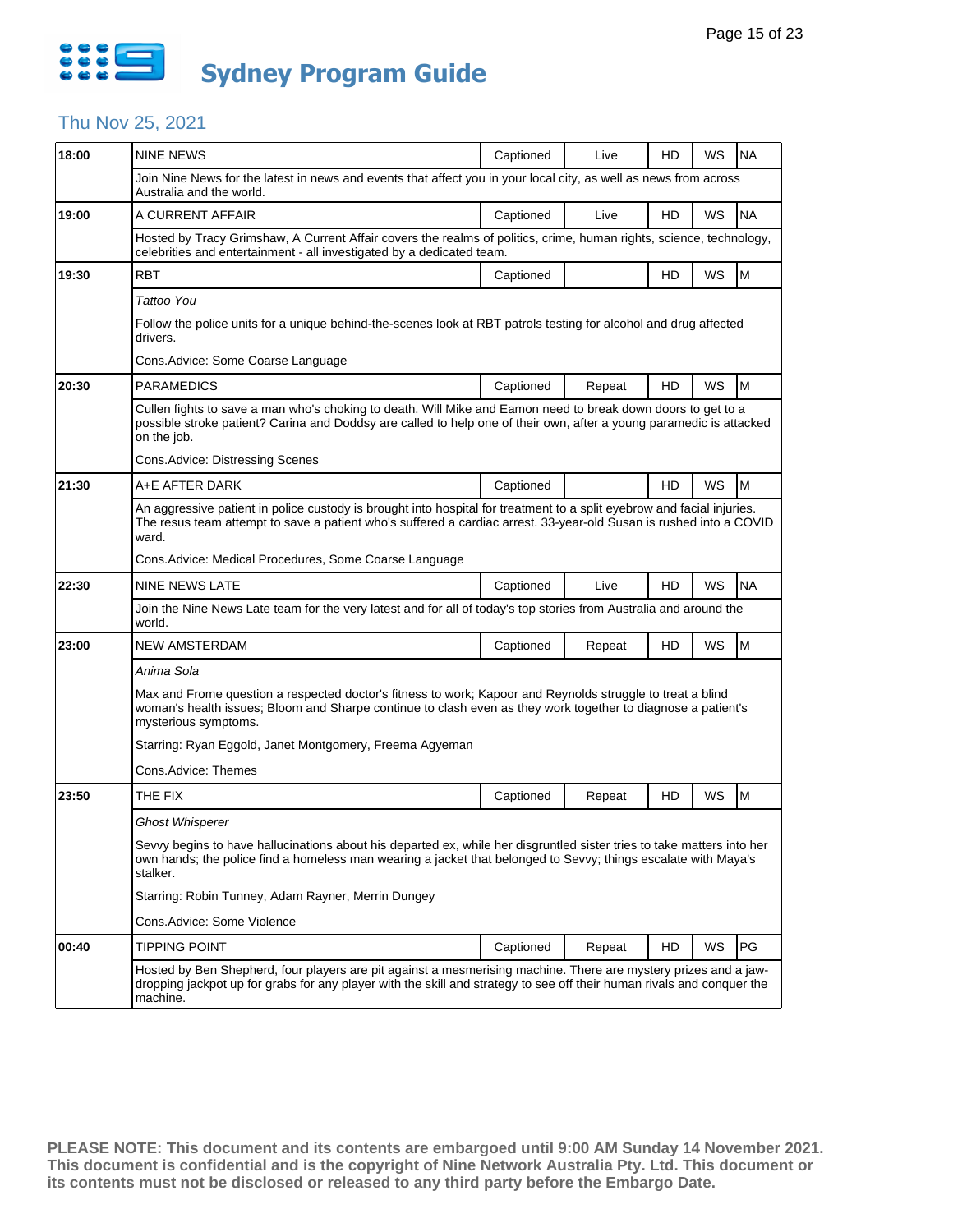

# Thu Nov 25, 2021

| 01:30 | TV SHOP - HOME SHOPPING                                                                                                                       |           | Repeat | HD        | <b>WS</b> | G         |
|-------|-----------------------------------------------------------------------------------------------------------------------------------------------|-----------|--------|-----------|-----------|-----------|
|       | Home shopping programme.                                                                                                                      |           |        |           |           |           |
| 02:00 | TV SHOP - HOME SHOPPING                                                                                                                       |           | Repeat | HD        | <b>WS</b> | G         |
|       | Home shopping programme.                                                                                                                      |           |        |           |           |           |
| 02:30 | <b>GLOBAL SHOP</b>                                                                                                                            |           | Repeat | HD        | WS        | G         |
|       | Copper Chef Titan Pan                                                                                                                         |           |        |           |           |           |
|       | Home shopping programme.                                                                                                                      |           |        |           |           |           |
| 03:00 | TV SHOP - HOME SHOPPING                                                                                                                       |           | Repeat | HD        | WS        | G         |
|       | Home shopping programme.                                                                                                                      |           |        |           |           |           |
| 03:30 | TV SHOP - HOME SHOPPING                                                                                                                       |           | Repeat | HD        | WS        | G         |
|       | Home shopping programme.                                                                                                                      |           |        |           |           |           |
| 04:00 | TV SHOP - HOME SHOPPING                                                                                                                       |           | Repeat | HD        | <b>WS</b> | G         |
|       | Home shopping programme.                                                                                                                      |           |        |           |           |           |
| 04:30 | TV SHOP - HOME SHOPPING                                                                                                                       |           | Repeat | HD        | <b>WS</b> | G         |
|       | Home shopping programme.                                                                                                                      |           |        |           |           |           |
| 05:00 | NINE NEWS EARLY EDITION                                                                                                                       | Captioned | Live   | HD        | WS        | <b>NA</b> |
|       | Join the Nine News team first thing for up to date news from Australia and around the world as well as the latest in<br>sport and weather.    |           |        |           |           |           |
| 05:30 | <b>TODAY</b>                                                                                                                                  | Captioned | Live   | <b>HD</b> | WS        | <b>NA</b> |
|       | Join the TODAY team as they bring you the latest in news, current affairs, sports, politics, entertainment, fashion,<br>health and lifestyle. |           |        |           |           |           |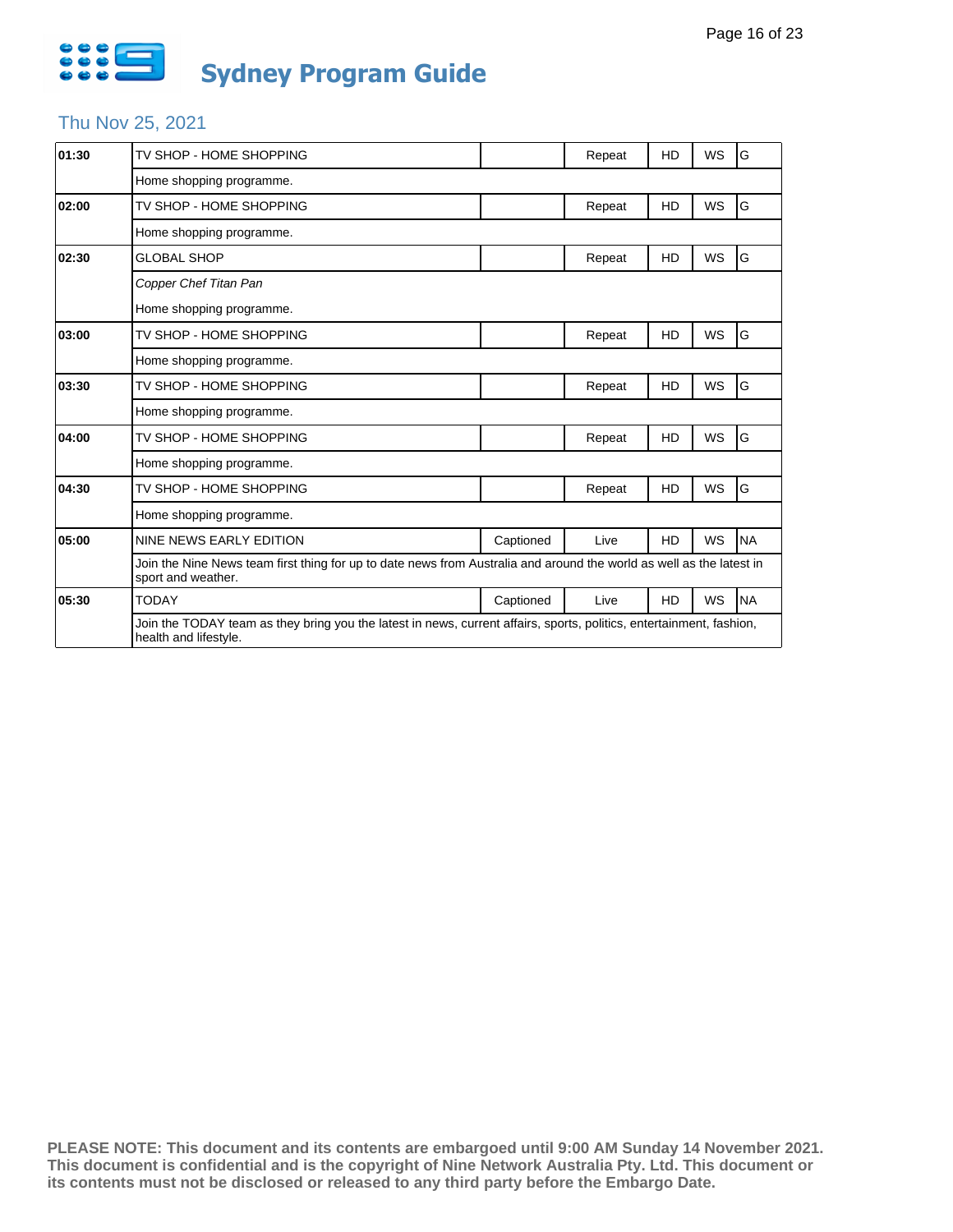

### Fri Nov 26, 2021

| 06:00 | <b>TODAY</b>                                                                                                                                                                                                                                                                            | Captioned | Live   | HD             | WS        | <b>NA</b> |
|-------|-----------------------------------------------------------------------------------------------------------------------------------------------------------------------------------------------------------------------------------------------------------------------------------------|-----------|--------|----------------|-----------|-----------|
|       | Join Allison Langdon, Karl Stefanovic and the TODAY team as they bring you the latest in news, current affairs,<br>sports, politics, entertainment, fashion, health and lifestyle.                                                                                                      |           |        |                |           |           |
| 09:00 | <b>TODAY EXTRA</b>                                                                                                                                                                                                                                                                      | Captioned | Live   | H <sub>D</sub> | <b>WS</b> | PG        |
|       | Join the TODAY EXTRA team for an exciting mix of topical issues, the best celebrity interviews, cooking with<br>Australia's top chefs, LIVE music performances, the latest in fashion and beauty trends.                                                                                |           |        |                |           |           |
| 11:30 | NINE'S MORNING NEWS                                                                                                                                                                                                                                                                     | Captioned | Live   | <b>HD</b>      | <b>WS</b> | <b>NA</b> |
|       | Join Nine's Morning News with up to the minute news on local and international news including sport, finance and<br>weather.                                                                                                                                                            |           |        |                |           |           |
| 12:00 | <b>ABDUCTION OF ANGIE</b><br>2017                                                                                                                                                                                                                                                       | Captioned |        | HD             | <b>WS</b> | M         |
|       | <b>Abduction of Angie</b>                                                                                                                                                                                                                                                               |           |        |                |           |           |
|       | A paramedic faces a life-and-death emergency of her own, when her estranged father, who has a violent past,<br>kidnaps her eight-year-old daughter.                                                                                                                                     |           |        |                |           |           |
|       | Starring: Kelly Thiebaud, Joseph Culp, Lala Nestor                                                                                                                                                                                                                                      |           |        |                |           |           |
|       | Cons.Advice: Some Violence, Themes                                                                                                                                                                                                                                                      |           |        |                |           |           |
| 13:45 | <b>EXPLORE</b>                                                                                                                                                                                                                                                                          | Captioned | Repeat | <b>HD</b>      | WS        | PG        |
|       | Queenstown Amisfield Winery                                                                                                                                                                                                                                                             |           |        |                |           |           |
|       | Explore TV takes you around the world to places you'll never forget.                                                                                                                                                                                                                    |           |        |                |           |           |
| 14:00 | <b>POINTLESS</b>                                                                                                                                                                                                                                                                        | Captioned |        | <b>HD</b>      | <b>WS</b> | PG        |
|       | Hosted by Alexander Armstrong with assistance from Richard Osman. In each episode four teams of two<br>contestants attempt to find correct but obscure answers to four rounds of general knowledge questions, with the<br>winning team eligible to compete for the show's cash jackpot. |           |        |                |           |           |
| 15:00 | <b>TIPPING POINT</b>                                                                                                                                                                                                                                                                    | Captioned |        | <b>HD</b>      | <b>WS</b> | PG        |
|       | Hosted by Ben Shepherd, four players are pit against a mesmerising machine. There are mystery prizes and a jaw-<br>dropping jackpot up for grabs for any player with the skill and strategy to see off their human rivals and conquer the<br>machine.                                   |           |        |                |           |           |
| 16:00 | NINE'S AFTERNOON NEWS                                                                                                                                                                                                                                                                   | Captioned | Live   | HD             | <b>WS</b> | <b>NA</b> |
|       | Nine's Afternoon News, live and local from Sydney with the latest news across Australia and around the world<br>including sport, and weather.                                                                                                                                           |           |        |                |           |           |
| 17:00 | MILLIONAIRE HOT SEAT                                                                                                                                                                                                                                                                    | Captioned | Repeat | <b>HD</b>      | <b>WS</b> | G         |
|       | Who will survive the Millionaire Hot Seat? Six contestants go head to head to win the cash. Hosted by Eddie<br>McGuire, Millionaire Hot Seat is a game of strategy, skill and survival.                                                                                                 |           |        |                |           |           |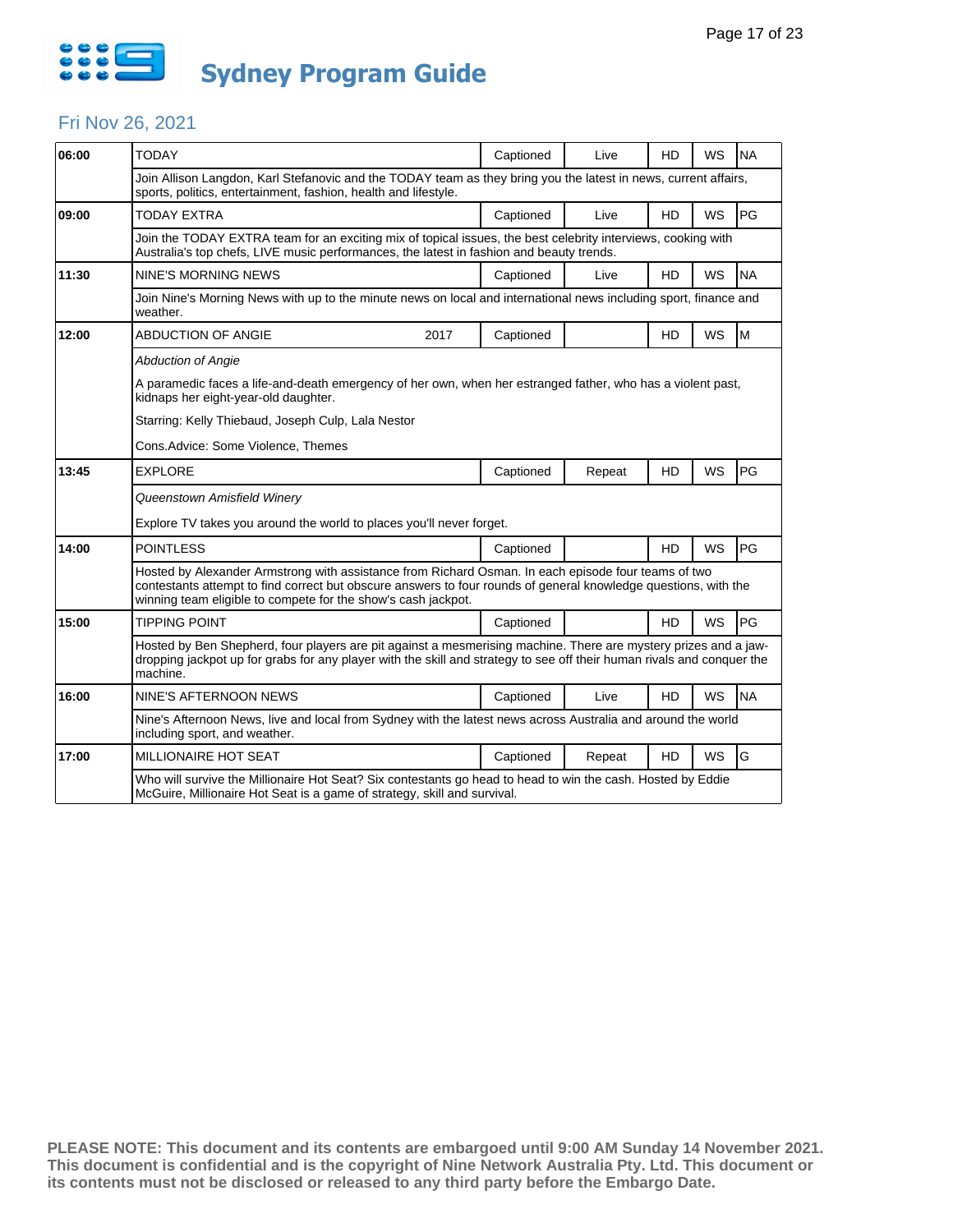

#### Fri Nov 26, 2021

| 18:00 | <b>NINE NEWS</b>                                                                                                                                                                                                                                                                                                                                                                                                                                                                                                                                      | Captioned | Live   | HD        | WS        | <b>NA</b> |  |  |
|-------|-------------------------------------------------------------------------------------------------------------------------------------------------------------------------------------------------------------------------------------------------------------------------------------------------------------------------------------------------------------------------------------------------------------------------------------------------------------------------------------------------------------------------------------------------------|-----------|--------|-----------|-----------|-----------|--|--|
|       | Join Nine News for the latest in news and events that affect you in your local city, as well as news from across<br>Australia and the world.                                                                                                                                                                                                                                                                                                                                                                                                          |           |        |           |           |           |  |  |
| 19:00 | A CURRENT AFFAIR                                                                                                                                                                                                                                                                                                                                                                                                                                                                                                                                      | Captioned | Live   | <b>HD</b> | <b>WS</b> | <b>NA</b> |  |  |
|       | Hosted by Tracy Grimshaw, A Current Affair covers the realms of politics, crime, human rights, science, technology,<br>celebrities and entertainment - all investigated by a dedicated team.                                                                                                                                                                                                                                                                                                                                                          |           |        |           |           |           |  |  |
| 19:30 | TARONGA: WHO'S WHO IN THE ZOO                                                                                                                                                                                                                                                                                                                                                                                                                                                                                                                         | Captioned |        | HD        | WS        | PG        |  |  |
|       | Kartika the Tiger                                                                                                                                                                                                                                                                                                                                                                                                                                                                                                                                     |           |        |           |           |           |  |  |
|       | When a worldwide pandemic sees all inter-zoo transfers grind to a halt, Taronga Zoo is left facing the problem of<br>having too many endangered Sumatran Tigers in their collection. When female tiger Kartika starts to act<br>aggressively towards her 3 juvenile cubs, vets and keepers step in and plan a risky procedure in an effort to restore<br>family peace. When female tiger Kartika starts to act aggressively towards her 3 juvenile cubs, vets and keepers<br>step in and plan a risky procedure in an effort to restore family peace. |           |        |           |           |           |  |  |
|       | Cons.Advice: Distressing Scenes                                                                                                                                                                                                                                                                                                                                                                                                                                                                                                                       |           |        |           |           |           |  |  |
| 20:30 | THE SUM OF ALL FEARS<br>2001                                                                                                                                                                                                                                                                                                                                                                                                                                                                                                                          | Captioned | Repeat | HD        | WS        | M         |  |  |
|       | The Sum Of All Fears                                                                                                                                                                                                                                                                                                                                                                                                                                                                                                                                  |           |        |           |           |           |  |  |
|       | CIA analyst Jack Ryan must thwart the plans of a terrorist faction that threatens to induce a catastrophic conflict<br>between the United States and Russia's newly elected president by detonating a nuclear weapon at a football game<br>in Baltimore.                                                                                                                                                                                                                                                                                              |           |        |           |           |           |  |  |
|       | Starring: Ben Affleck, Morgan Freeman, Ian Mongrain, Ken Jenkins                                                                                                                                                                                                                                                                                                                                                                                                                                                                                      |           |        |           |           |           |  |  |
|       | Cons.Advice: Strong Violence, Some Coarse Language                                                                                                                                                                                                                                                                                                                                                                                                                                                                                                    |           |        |           |           |           |  |  |
| 22:55 | 21 GRAMS<br>2003                                                                                                                                                                                                                                                                                                                                                                                                                                                                                                                                      | Captioned | Repeat | <b>HD</b> | <b>WS</b> | <b>MA</b> |  |  |
|       | 21 Grams                                                                                                                                                                                                                                                                                                                                                                                                                                                                                                                                              |           |        |           |           |           |  |  |
|       | 21 grams is the weight we lose when we die - and the weight carried by those who survive. At the crossroads of life<br>and death three unconnected individuals collide in a whirlwind of revenge and forgiveness.                                                                                                                                                                                                                                                                                                                                     |           |        |           |           |           |  |  |
|       | Starring: Sean Penn, Naomi Watts, Benico Del Toro                                                                                                                                                                                                                                                                                                                                                                                                                                                                                                     |           |        |           |           |           |  |  |
|       | Cons. Advice: Adult Themes, Strong Sex Scenes, Some Coarse Language                                                                                                                                                                                                                                                                                                                                                                                                                                                                                   |           |        |           |           |           |  |  |
| 01:10 | SURFING AUSTRALIA TV                                                                                                                                                                                                                                                                                                                                                                                                                                                                                                                                  | Captioned | Repeat | <b>HD</b> | <b>WS</b> | G         |  |  |
|       | Showcases Surfing Australia's programs from junior development through to the elite athletes in surfing.                                                                                                                                                                                                                                                                                                                                                                                                                                              |           |        |           |           |           |  |  |
| 01:30 | TV SHOP - HOME SHOPPING                                                                                                                                                                                                                                                                                                                                                                                                                                                                                                                               |           | Repeat | HD        | <b>WS</b> | G         |  |  |
|       | Home shopping programme.                                                                                                                                                                                                                                                                                                                                                                                                                                                                                                                              |           |        |           |           |           |  |  |
| 02:00 | TV SHOP - HOME SHOPPING                                                                                                                                                                                                                                                                                                                                                                                                                                                                                                                               |           | Repeat | HD        | <b>WS</b> | G         |  |  |
|       |                                                                                                                                                                                                                                                                                                                                                                                                                                                                                                                                                       |           |        |           |           |           |  |  |
|       | Home shopping programme.                                                                                                                                                                                                                                                                                                                                                                                                                                                                                                                              |           |        |           |           |           |  |  |
| 02:30 | TV SHOP - HOME SHOPPING                                                                                                                                                                                                                                                                                                                                                                                                                                                                                                                               |           | Repeat | HD        | WS        | G         |  |  |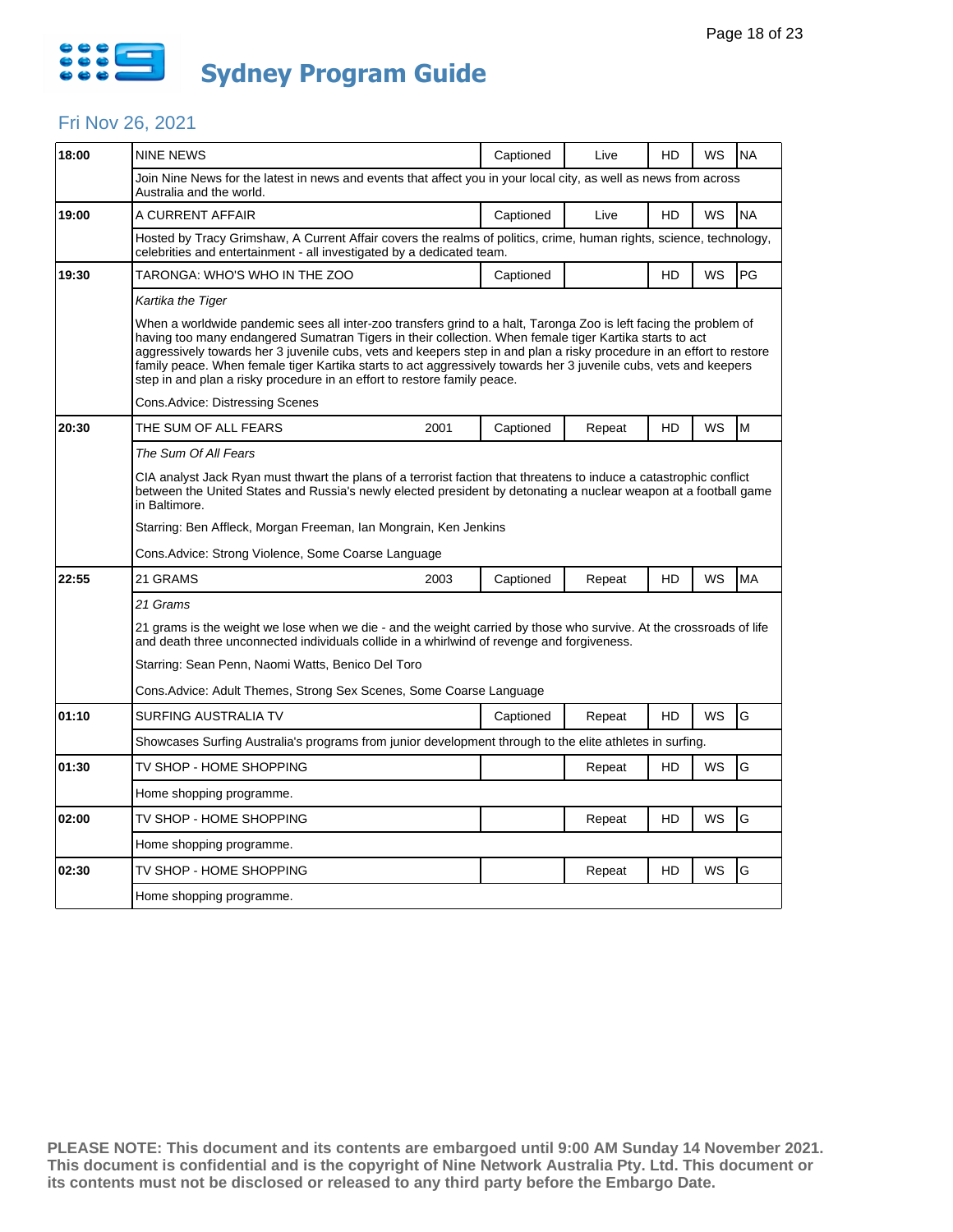

# Fri Nov 26, 2021

| 03:00 | TV SHOP - HOME SHOPPING                                                                                                                                                                      |           | Repeat | HD | WS | G         |
|-------|----------------------------------------------------------------------------------------------------------------------------------------------------------------------------------------------|-----------|--------|----|----|-----------|
|       | Home shopping programme.                                                                                                                                                                     |           |        |    |    |           |
| 03:30 | TV SHOP - HOME SHOPPING                                                                                                                                                                      |           | Repeat | HD | WS | G         |
|       | Home shopping programme.                                                                                                                                                                     |           |        |    |    |           |
| 04:00 | GLOBAL SHOP                                                                                                                                                                                  |           | Repeat | HD | WS | G         |
|       | Bissell Crosswave Max                                                                                                                                                                        |           |        |    |    |           |
|       | Home shopping programme.                                                                                                                                                                     |           |        |    |    |           |
| 04:30 | TV SHOP - HOME SHOPPING                                                                                                                                                                      |           | Repeat | HD | WS | G         |
|       | Home shopping programme.                                                                                                                                                                     |           |        |    |    |           |
| 05:00 | TV SHOP - HOME SHOPPING                                                                                                                                                                      |           | Repeat | HD | WS | G         |
|       | Home shopping programme.                                                                                                                                                                     |           |        |    |    |           |
| 05:30 | A CURRENT AFFAIR                                                                                                                                                                             | Captioned | Repeat | HD | WS | <b>NA</b> |
|       | Hosted by Tracy Grimshaw, A Current Affair covers the realms of politics, crime, human rights, science, technology,<br>celebrities and entertainment - all investigated by a dedicated team. |           |        |    |    |           |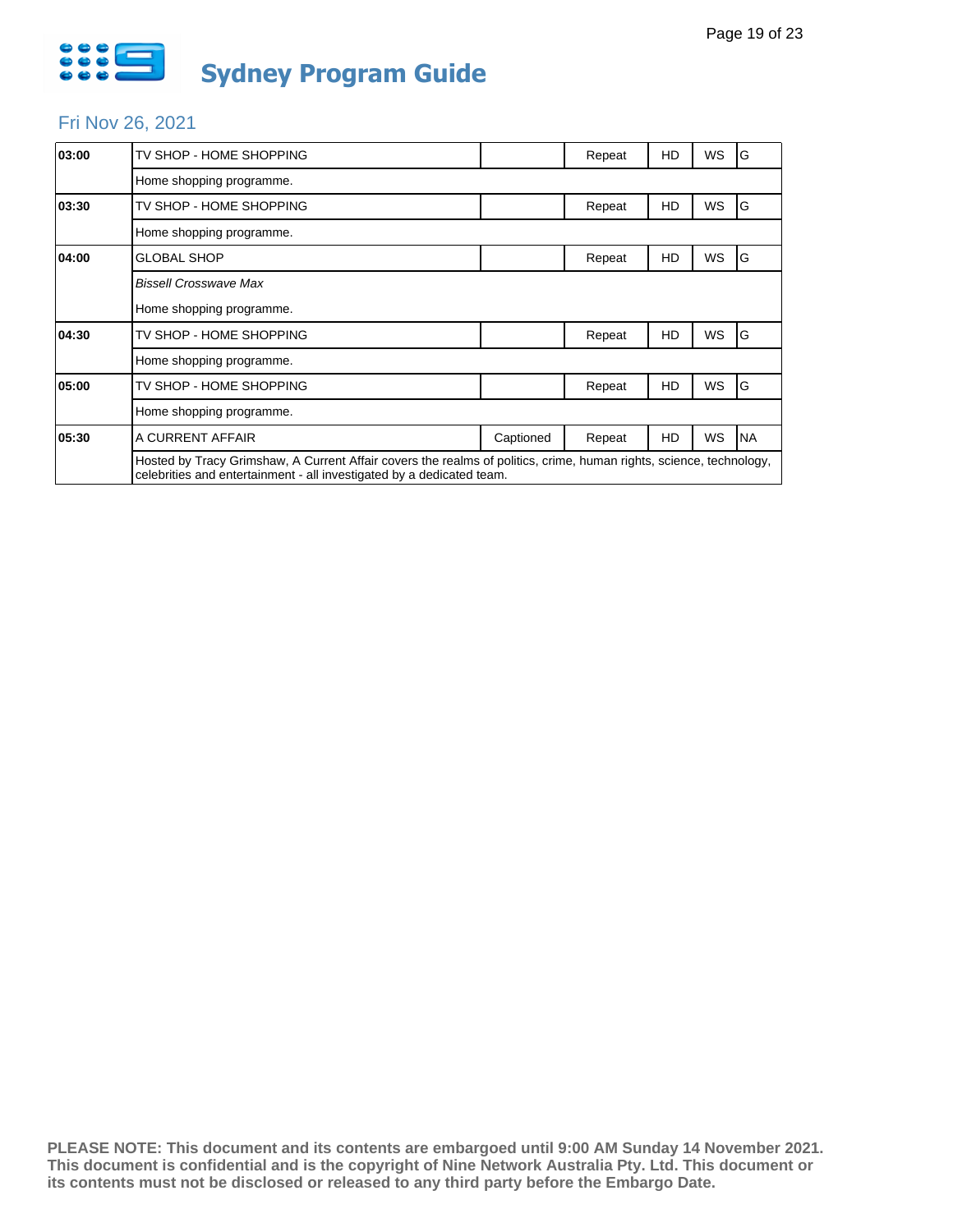

| 06:00 | <b>ANIMAL TALES</b>                                                                                                                                                                                                                                                       | Captioned | Repeat | HD | WS | PG         |  |  |  |
|-------|---------------------------------------------------------------------------------------------------------------------------------------------------------------------------------------------------------------------------------------------------------------------------|-----------|--------|----|----|------------|--|--|--|
|       | A koala sanctuary opens its doors to reveal the important work they do; an egg-riddled snake is all clogged up; a<br>magnificent snow leopard has fertility issues and a cockatoo with an inflated face.                                                                  |           |        |    |    |            |  |  |  |
| 07:00 | WEEKEND TODAY                                                                                                                                                                                                                                                             | Captioned | Live   | HD | WS | <b>NA</b>  |  |  |  |
|       | Join the Weekend Today team as they bring you the latest in news, current affairs, sports, politics, entertainment,<br>fashion, health and lifestyle.                                                                                                                     |           |        |    |    |            |  |  |  |
| 10:00 | TODAY EXTRA - SATURDAY                                                                                                                                                                                                                                                    | Captioned |        | HD | WS | PG         |  |  |  |
|       | Join the team for the best of TODAY EXTRA - an exciting mix of highlights from the week in review. Includes the<br>best celebrity interviews, cooking with Australia's top chefs, the latest in fashion & more.                                                           |           |        |    |    |            |  |  |  |
| 12:00 | ANIMAL EMBASSY                                                                                                                                                                                                                                                            | Captioned | Repeat | HD | WS | G          |  |  |  |
|       | Dolphin                                                                                                                                                                                                                                                                   |           |        |    |    |            |  |  |  |
|       | Dali the emperor tamarin has an age-old problem. He's going bald. But not on his head - on his back! The Loro<br>Parque keepers have a mystery on their hands but all evidence points to two other mischievous monkeys that are<br>so cute - you'd never suspect a thing! |           |        |    |    |            |  |  |  |
| 12:30 | DESTINATION WA - DISCOVERING THE<br><b>EAST KIMBERLEY</b>                                                                                                                                                                                                                 | Captioned |        | HD | WS | <b>PG</b>  |  |  |  |
|       | Discovering the East Kimberley                                                                                                                                                                                                                                            |           |        |    |    |            |  |  |  |
|       | Join Trevor and Carmen as they showcase WA's otherworldly Kimberley region, exploring the wilderness of El<br>Questro and the highlights around Kununurra.                                                                                                                |           |        |    |    |            |  |  |  |
| 13:00 | <b>GOOD FOOD KITCHEN</b>                                                                                                                                                                                                                                                  | Captioned |        | HD | WS | G          |  |  |  |
|       | Adam cooks some delicious prawn skewers Grilled prawns with lemon myrtle and native lime, and Giovanni Pilu of<br>the two-hatted Pilu at Freshwater makes a Sardinian classic. Trofie alla carlofortina, while Jill whips up her delicious<br>Chocolate crinkle biscuits. |           |        |    |    |            |  |  |  |
| 13:30 | <b>MY WAY</b>                                                                                                                                                                                                                                                             | Captioned |        | HD | WS | <b>TBC</b> |  |  |  |
|       | Meet the couple using their beloved shire horses to tour the Scenic Rim, the heartfelt story behind the Geed Up<br>Music act, a Minjeeribah artist who designed the blow-up Migaloo and two mates using local botanicals in their<br>Cairns-made gin.                     |           |        |    |    |            |  |  |  |
| 14:00 | THE 55TH ANNUAL COUNTRY MUSIC<br>AWARDS                                                                                                                                                                                                                                   | Captioned |        | HD | WS | <b>PG</b>  |  |  |  |
|       | Join the 55th Annual Country Music Association Awards held at the Bridgestone Arena in Nashville, Tennessee and<br>hosted by CMA Award winner Luke Bryan, for the first time; the first solo host in 18 years.                                                            |           |        |    |    |            |  |  |  |
|       | Cons. Advice: Mild Coarse Language                                                                                                                                                                                                                                        |           |        |    |    |            |  |  |  |
| 16:00 | <b>DRIVING TEST</b>                                                                                                                                                                                                                                                       | Captioned | Repeat | HD | WS | PG         |  |  |  |
|       | Lana                                                                                                                                                                                                                                                                      |           |        |    |    |            |  |  |  |
|       | Lifestyle Vlogger, Lana works to perfect her driving moves; With 45 minutes of test time, Daniel tries to prove he's as<br>good as he thinks he is; 37-year-old truck driver, Vanessa hopes to step things up a notch and drive a road train.                             |           |        |    |    |            |  |  |  |
|       | Cons. Advice: Mild Coarse Language                                                                                                                                                                                                                                        |           |        |    |    |            |  |  |  |
| 16:30 | THE GARDEN GURUS                                                                                                                                                                                                                                                          | Captioned |        | HD | WS | G          |  |  |  |
|       | The last weekend of Spring before we officially hit the Summer season, and Nige has got a pressure cleaner for all<br>your deck, car and driveway needs! After, Bonnie shows us a great way to deter pests in the garden.                                                 |           |        |    |    |            |  |  |  |
| 17:00 | NINE NEWS: FIRST AT FIVE                                                                                                                                                                                                                                                  | Captioned | Live   | HD | WS | <b>NA</b>  |  |  |  |
|       |                                                                                                                                                                                                                                                                           |           |        |    |    |            |  |  |  |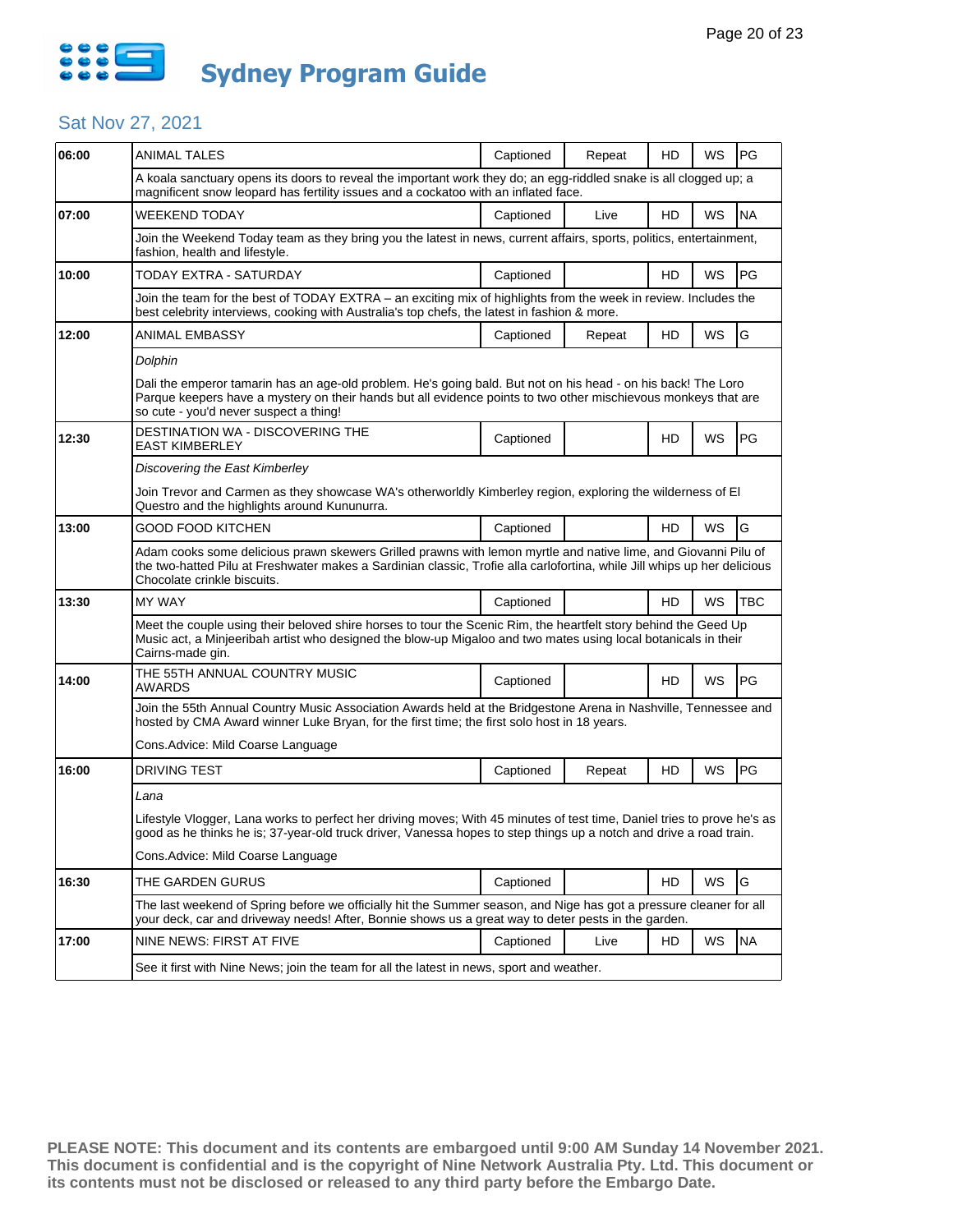

| 17:30 | IGETAWAY                                                                                                                                            | Captioned | HD | WS | <b>IPG</b> |
|-------|-----------------------------------------------------------------------------------------------------------------------------------------------------|-----------|----|----|------------|
|       | This week on Getaway we'll show you what's new at Sydney's Luna Park, enjoy village life in Fiji plus cycle New<br>Zealand's glorious South Island. |           |    |    |            |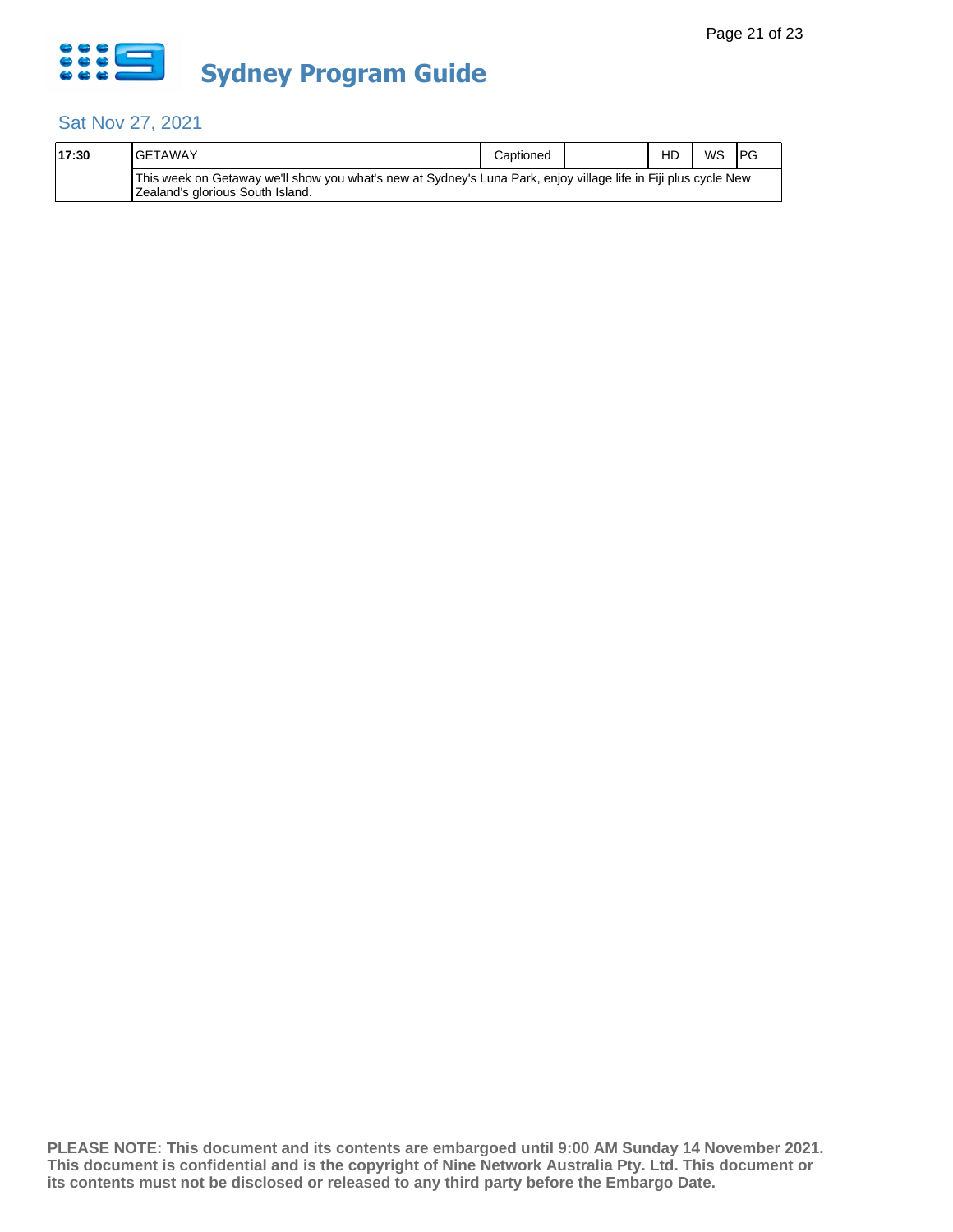

| 18:00 | <b>NINE NEWS SATURDAY</b>                                                                                                                                          |      | Captioned | Live   | HD | WS | <b>NA</b> |  |
|-------|--------------------------------------------------------------------------------------------------------------------------------------------------------------------|------|-----------|--------|----|----|-----------|--|
|       | Join the Nine News team as they bring you all the latest in news; sport and weather.                                                                               |      |           |        |    |    |           |  |
| 19:00 | A CURRENT AFFAIR                                                                                                                                                   |      | Captioned | Live   | HD | WS | <b>NA</b> |  |
|       | A Current Affair covers the realms of politics, crime, human rights, science, technology, celebrities and<br>entertainment - all investigated by a dedicated team. |      |           |        |    |    |           |  |
| 19:30 | JUMANJI: WELCOME TO THE JUNGLE                                                                                                                                     | 2017 | Captioned | Repeat | HD | WS | PG        |  |
|       | Jumanji: Welcome to the Jungle                                                                                                                                     |      |           |        |    |    |           |  |
|       | Four teenagers are sucked into a magical video game, and the only way they can escape is to work together to<br>finish the game.                                   |      |           |        |    |    |           |  |
|       | Starring: Dwayne Johnson, Karen Gillan, Kevin Hart                                                                                                                 |      |           |        |    |    |           |  |
|       | Cons.Advice: Stylised Violence, Sexual References, Mild Coarse Language                                                                                            |      |           |        |    |    |           |  |
| 21:50 | CENTRAL INTELLIGENCE                                                                                                                                               | 2016 | Captioned | Repeat | HD | WS | M         |  |
|       | Central Intelligence                                                                                                                                               |      |           |        |    |    |           |  |
|       | After he reconnects with an awkward pal from high school through Facebook, a mild-mannered accountant is lured<br>into the world of international espionage.       |      |           |        |    |    |           |  |
|       | Starring: Dwayne Johnson, Kevin Hart, Danielle Nicolet                                                                                                             |      |           |        |    |    |           |  |
|       |                                                                                                                                                                    |      |           |        |    |    |           |  |
|       | Cons.Advice: Some Violence, Sexual References, Some Coarse Language                                                                                                |      |           |        |    |    |           |  |
| 00:00 | 8 MILE                                                                                                                                                             | 2002 | Captioned |        | HD | WS | M         |  |
|       | 8 Mile                                                                                                                                                             |      |           |        |    |    |           |  |
|       | A young rapper, struggling with every aspect of his life, wants to make it big but his friends and foes make this<br>odyssey of rap harder than it may seem.       |      |           |        |    |    |           |  |
|       | Starring: Eminem, Brittany Murphy, Kim Basinger                                                                                                                    |      |           |        |    |    |           |  |
|       | Cons.Advice: Some Coarse Language, Adult Themes, Sex Scenes, Some Violence                                                                                         |      |           |        |    |    |           |  |
| 02:00 | TV SHOP - HOME SHOPPING                                                                                                                                            |      |           | Repeat | HD | WS | G         |  |
|       | Home shopping programme.                                                                                                                                           |      |           |        |    |    |           |  |
| 02:30 | TV SHOP - HOME SHOPPING                                                                                                                                            |      |           | Repeat | HD | WS | G         |  |
|       | Home shopping programme.                                                                                                                                           |      |           |        |    |    |           |  |
| 03:00 | TV SHOP - HOME SHOPPING                                                                                                                                            |      |           | Repeat | HD | WS | G         |  |
|       | Home shopping programme.                                                                                                                                           |      |           |        |    |    |           |  |
| 03:30 | TV SHOP - HOME SHOPPING                                                                                                                                            |      |           | Repeat | HD | WS | G         |  |
|       | Home shopping programme.                                                                                                                                           |      |           |        |    |    |           |  |
| 04:00 | TV SHOP - HOME SHOPPING                                                                                                                                            |      |           | Repeat | HD | WS | G         |  |